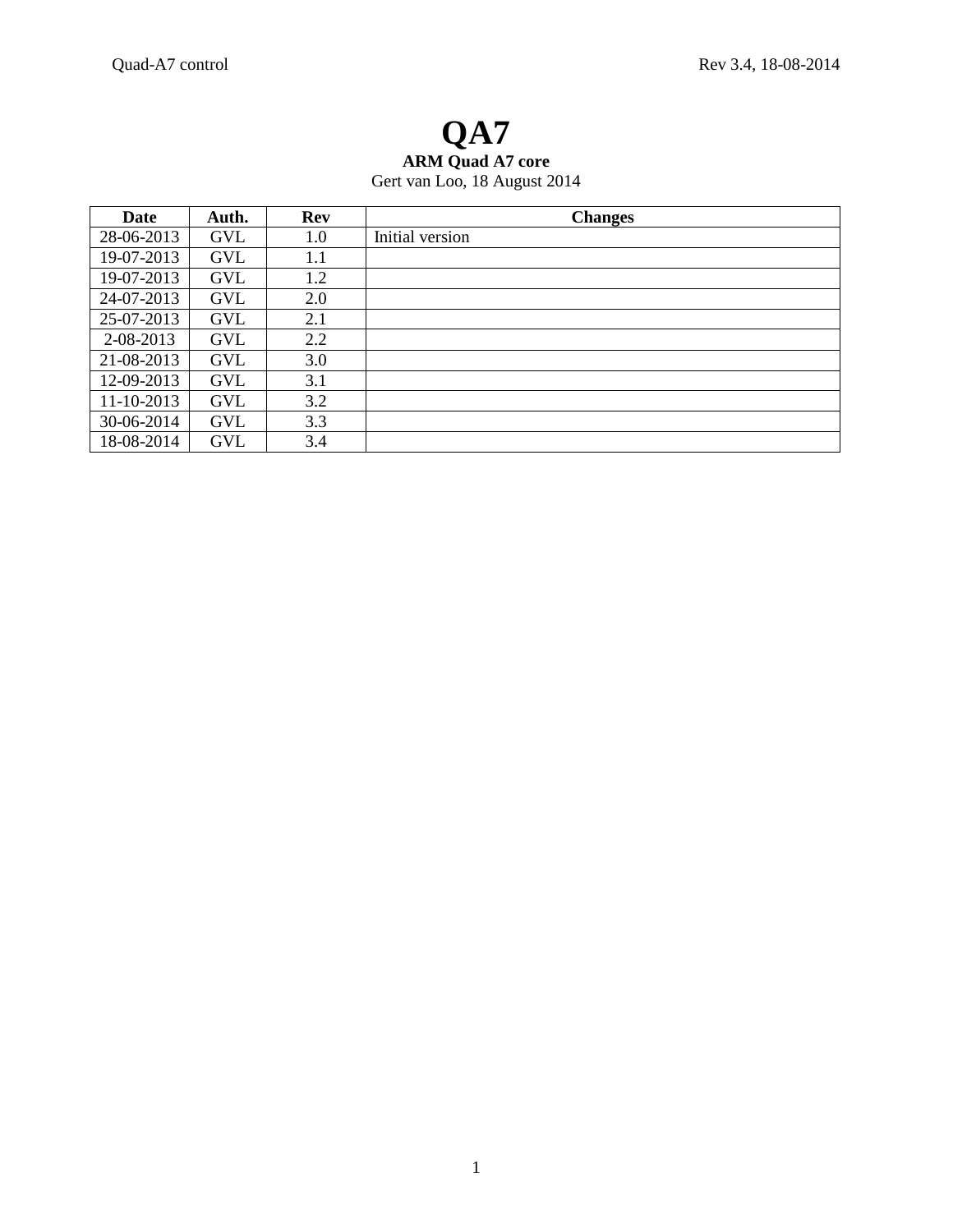# **Contents**

| 1              |       |  |
|----------------|-------|--|
| $\overline{2}$ |       |  |
| 3              |       |  |
|                | 3.1   |  |
|                | 3.1.1 |  |
|                | 3.1.2 |  |
|                | 3.2   |  |
|                | 3.2.1 |  |
|                | 3.2.2 |  |
|                | 3.3   |  |
| $\overline{4}$ |       |  |
|                | 4.1   |  |
|                | 4.2   |  |
|                | 4.3   |  |
|                | 4.4   |  |
|                | 4.5   |  |
|                | 4.6   |  |
|                | 4.7   |  |
|                | 4.8   |  |
|                | 4.9   |  |
|                | 4.10  |  |
|                | 4.11  |  |
|                |       |  |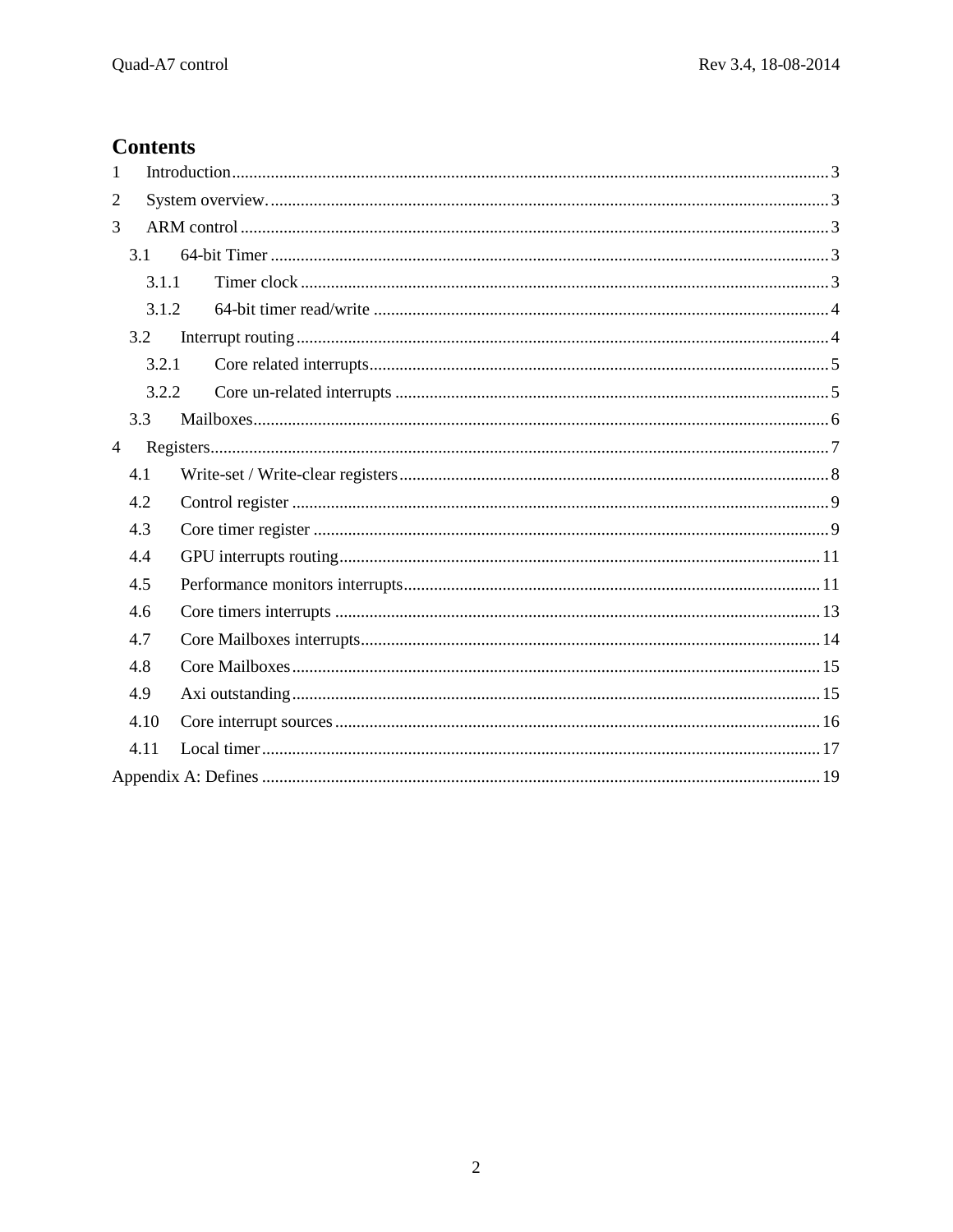# <span id="page-2-0"></span>**1 Introduction**

The document describes the implementation of the Quad-A7 core on top of the 2708 project resulting in a new (BCM2836) product.

## <span id="page-2-1"></span>**2 System overview.**

The ARM address map is split according to the following table:

| <b>Address</b>           | <b>Device(s)</b>                     |
|--------------------------|--------------------------------------|
| 0x0000_0000  0x3FFF_FFFF | <b>GPU</b> access                    |
| 0x3E00_0000  0x3FFF_FFFF | $GPU$ peripheral access <sup>1</sup> |
| 0x4000_0000  0xFFFF_FFFF | Local peripherals                    |
| 0x4000_0000  0x4001_FFFF | ARM timer, IRQs, mailboxes           |
| 0x4002_0000  0x4002_FFFF | Debug ROM                            |
| 0x4003_0000  0x4003_FFFF | DAP                                  |
| 0x4004_0000  0xFFFF_FFFF | $<$ Unused $>$                       |

# <span id="page-2-2"></span>**3 ARM control**

The ARM control logic is a module which performs the following functions:

- Provide a 64-bit Timer
- Route the various interrupts to the cores
- Route the GPU interrupts to the core
- Provide mailboxes between the processors
- Provide extra interrupt timer

### <span id="page-2-3"></span>**3.1 64-bit Timer**

The A7-core requires a 64-bit timing input signal which is used to implement the four timers internally to each processor core. There is only one 64-bit timer signal going to all four cores. This means that any changes to the timer will affect all cores.

#### <span id="page-2-4"></span>**3.1.1 Timer clock**

 $\overline{\phantom{a}}$ 

I have not found any information on how fast this timer should run. It seems common to run it of the processor clock. However that would not give a reliably timing signal when the frequency of the processor is variable. Therefore the source of the timer can come from either the external crystal or from a CPU related clock.

To give maximum flexibility to the timer speed there is a 32-bit pre-scaler. This prescaler can provide integer as well as fractional division ratios.

*prescaler* \_value *divider* \_  $=\frac{2^{2}}{1}$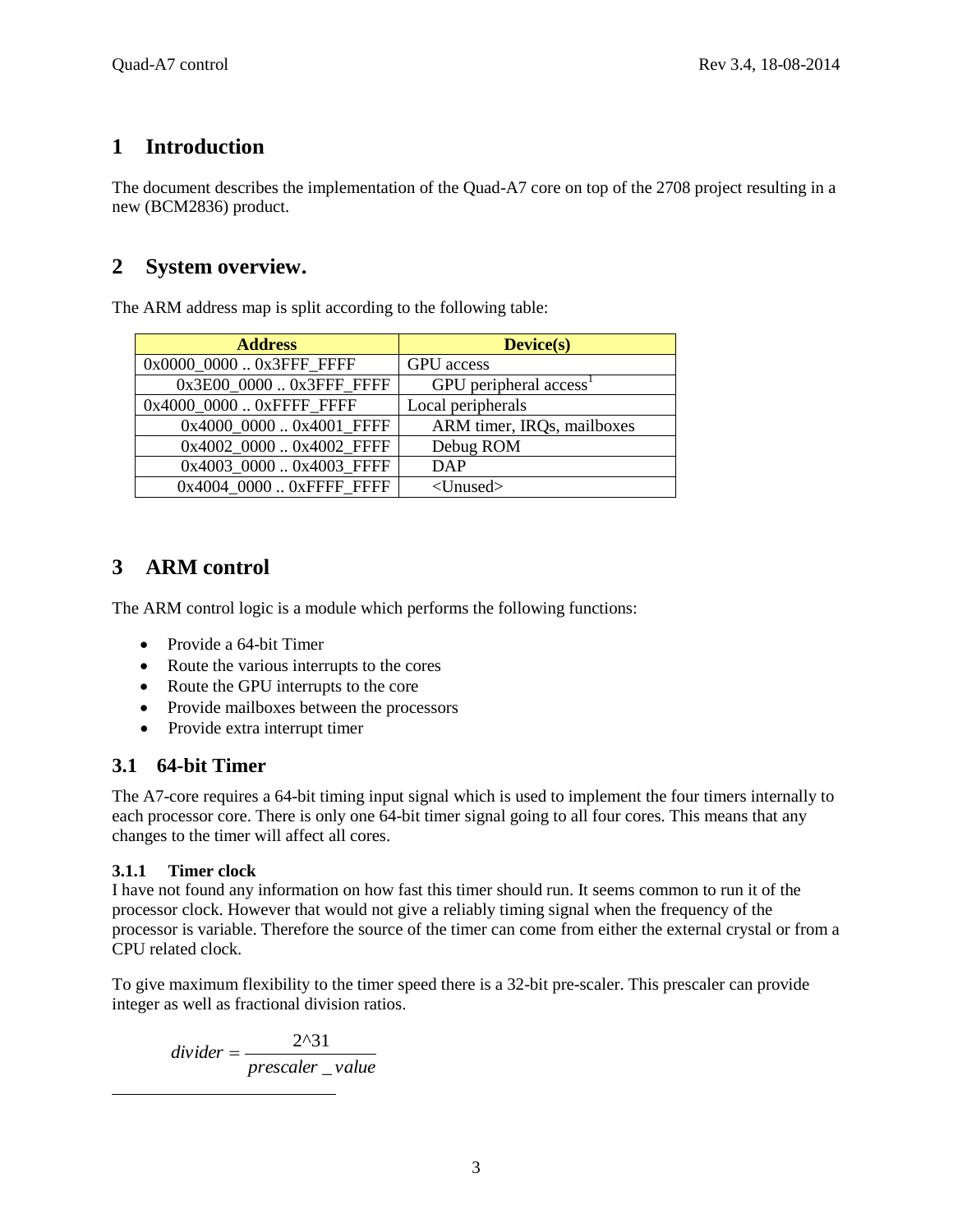#### (*prescaler\_value*<=2^31)

Thus setting the prescaler to 0x8000\_0000 gives a divider ratio of 1. Setting the prescaler to 0 will stop the timer.

To get a divider ratio of 19.2 use:  $2^{\text{31}}/19.2 = 0x06AA$  AAAB. The value is rounded upwards and introduces an error of 8.9E-9 which is much lower than any ordinary crystal oscillator produces.

Do not use timer values >2^31 (2147483648)

To simplify the design the timer is running from the local peripheral (APB) clock. That clock is half the speed of the ARM thus the timer cannot represent the ARM clock frequency exactly. To give a nearest number you can increment the timer by 2 thus giving a value close to the ARM clock frequency. Beware that if the timer increment is set to 2 you will only get either all even or all odd values (Depending on if the initial value you write to it is even or odd).

#### <span id="page-3-0"></span>**3.1.2 64-bit timer read/write**

The ARM has 32-bit registers and the main timer has a 64-bits wide changing value. There is the potential for reading the wrong value if the timer value changes between reading the LS and MS 32 bits. Therefore it has dedicated logic to give trouble free access to the 64-bit value.

When reading the 64-bit timer value the user must always read the LS 32 bits first. At the same time the LS-32 bits are read, internal a copy is made of the MS-32 bits into a timer-read-hold register. When reading the timer MS-32 bits actually the timer-read-hold register is read.

When writing the 64-bit timer value the user must always write the LS 32 bits first. The LS 32-bits are stored in a timer-write-hold register. When the user writes the MS 32-bit, the stored LS bits are written as well.

The timer pre-scaler register is set to zero when the timer value (MS) is written.



### <span id="page-3-1"></span>**3.2 Interrupt routing**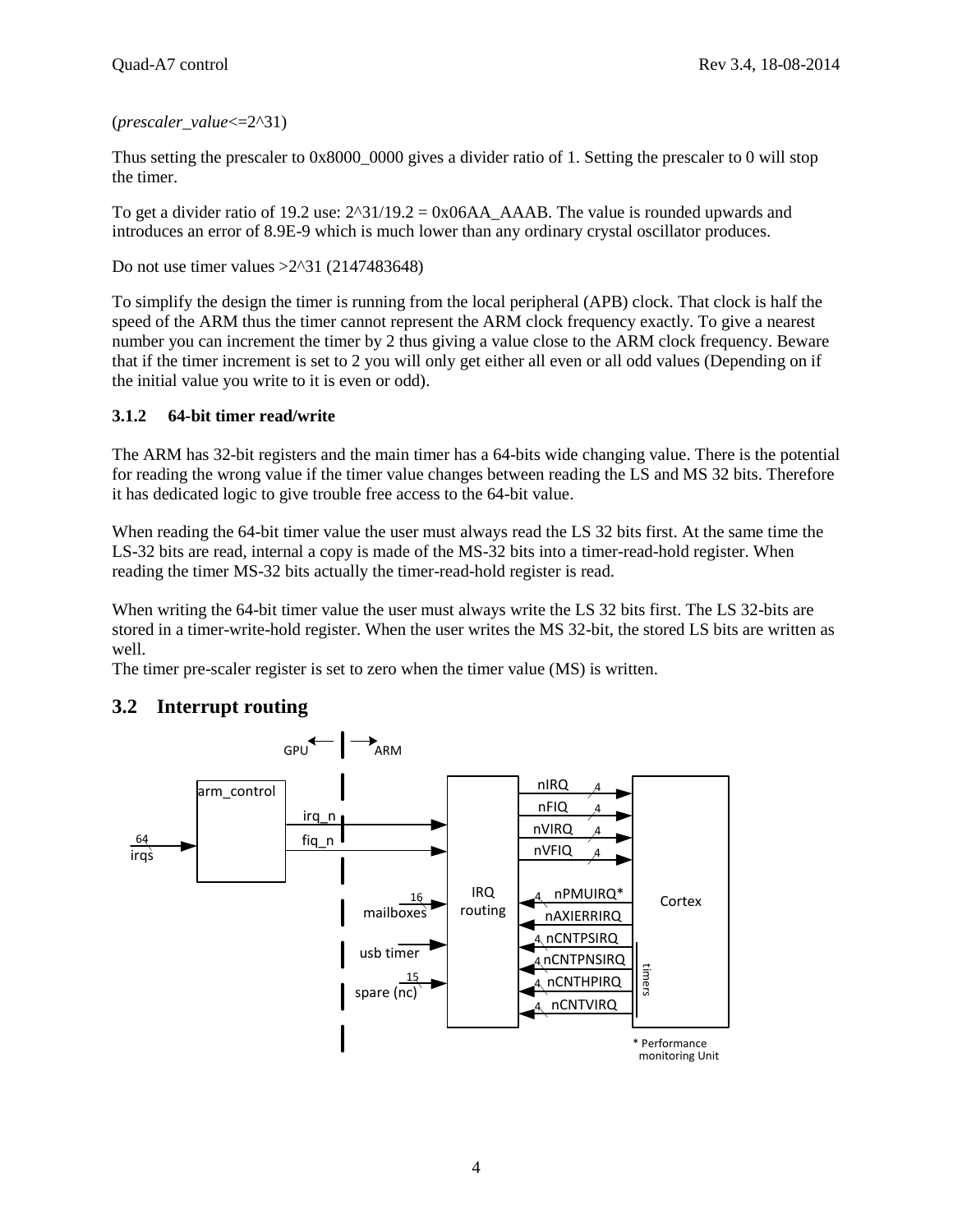There are numerous interrupts which need to be routed. The interrupt routing logic has the following input signals:

- Core related interrupts
- Core un-related interrupts

#### <span id="page-4-0"></span>**3.2.1 Core related interrupts**

Core related interrupts are interrupts which are bound to one specific core. Most of these are interrupts generated by that core itself like the four timer interrupt signals. Additionally each core has four mailboxes assigned to it. These are the core related interrupts:

- Four timer interrupts (64-bit timer)
- One performance monitor interrupts
- Four Mailbox interrupts

For each of these interrupts you can only choose to send them to either the IRQ pin or to the FIQ pin of one core. (or not pass at all) The following table shows the truth table:

| <b>FIQ bit</b> | <b>IRQ Bit</b> | <b>Destination</b> |
|----------------|----------------|--------------------|
|                |                | None (disabled)    |
|                |                | IRO                |
|                |                | FIO                |
|                |                | FIO                |

The mailbox interrupts do not have a separate interrupt enable/disable bit. The routing bits have to be used for that. Unfortunately this enables or disables all 32 bits of a mailbox.

After a reset all bits are zero so none of the interrupts is enabled.

#### <span id="page-4-1"></span>**3.2.2 Core un-related interrupts**

Core unrelated interrupts are interrupts which can be send to any of the four cores and to either the interrupt or the fast-interrupt of that core. These are the core unrelated interrupts:

- GPU IRQ (As generated by the ARM Control logic)
- GPU FIQ (As generated by the ARM Control logic)
- Local timer interrupt
- AXI error
- (unused: Fifteen local peripheral interrupts)

For each of these interrupts you can choose to send them to either the IRQ pin or to the FIQ pin of any of the four cores. The following table shows the truth table:

| <b>Routing code</b> | <b>Destination</b> |
|---------------------|--------------------|
| 000                 | IRQ Core 0         |
| 001                 | IRQ Core 1         |
| 010                 | IRQ Core 2         |
| 011                 | IRQ Core 3         |
| 100                 | FIQ Core 0         |
| 101                 | FIQ Core 1         |
| 110                 | FIQ Core 2         |
| 111                 | FIQ Core 3         |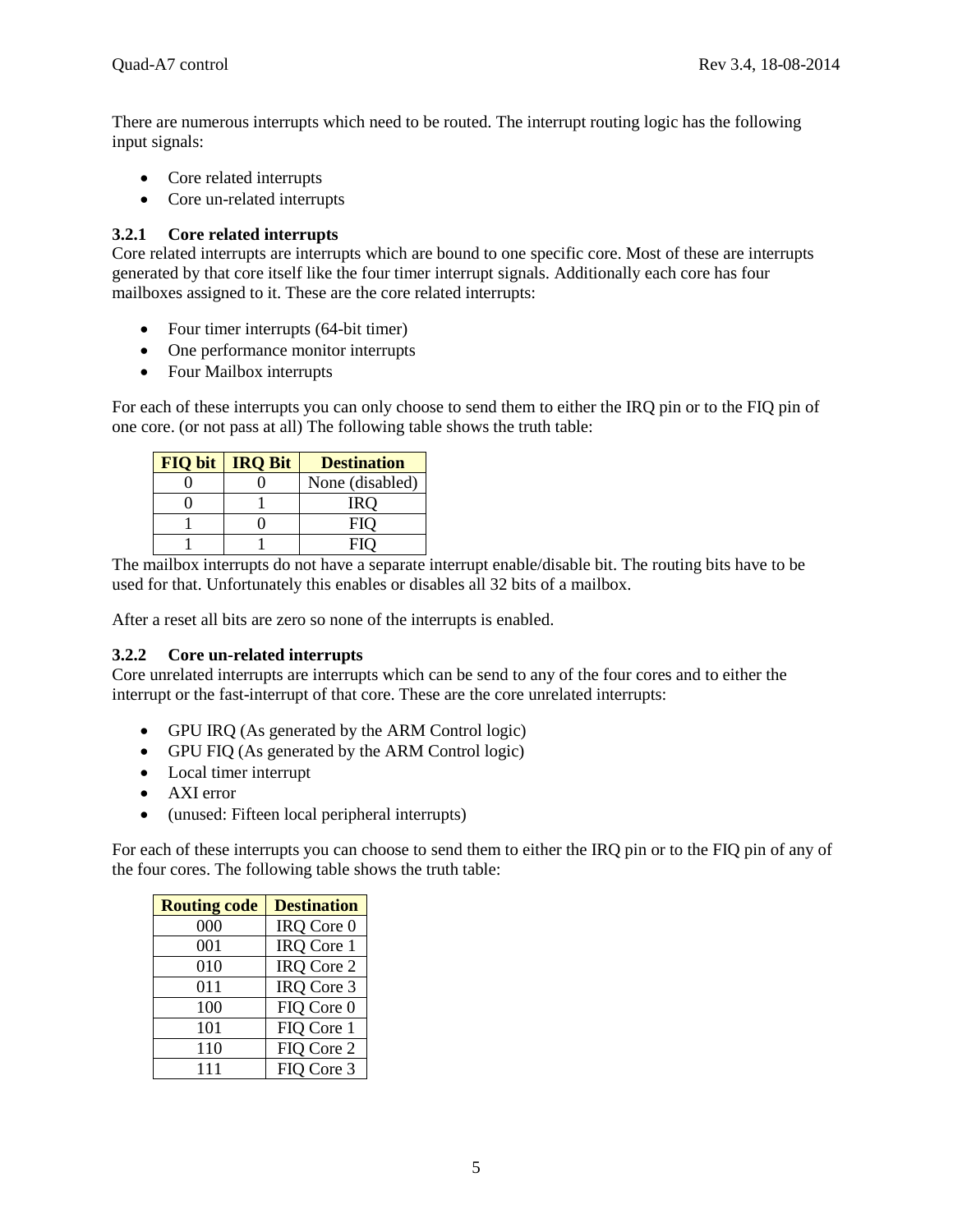Note that these interrupts do not have a 'disable' code. They are expected to have an enable/disable bit at the source where they are generated. After a reset all bits are zero thus all interrupts are send to the IRQ of core 0.

#### <span id="page-5-0"></span>**3.3 Mailboxes**

A mailbox is a 32-bit wide write-bits-high-to-set and write-bits-high-to-clear register. The write-set register addresses are write only. The write-clear register addresses can be read as well. A mailbox generates and interrupt as long as it is non-zero.

The system has sixteen mailboxes, four for each core. The system has no doorbells. You can use the mailboxes as doorbells instead.

Mailbox 0-3 are dedicated to core 0, mailbox 4-7 are dedicated to core 1 etc. Each mailbox has two interrupt routing bits as described in *[3.2.1](#page-4-0) [Core related interrupts](#page-4-0)*.

There is no difference between any of the four mailboxes assigned to a core. It is left to the programmer to decide how to use them.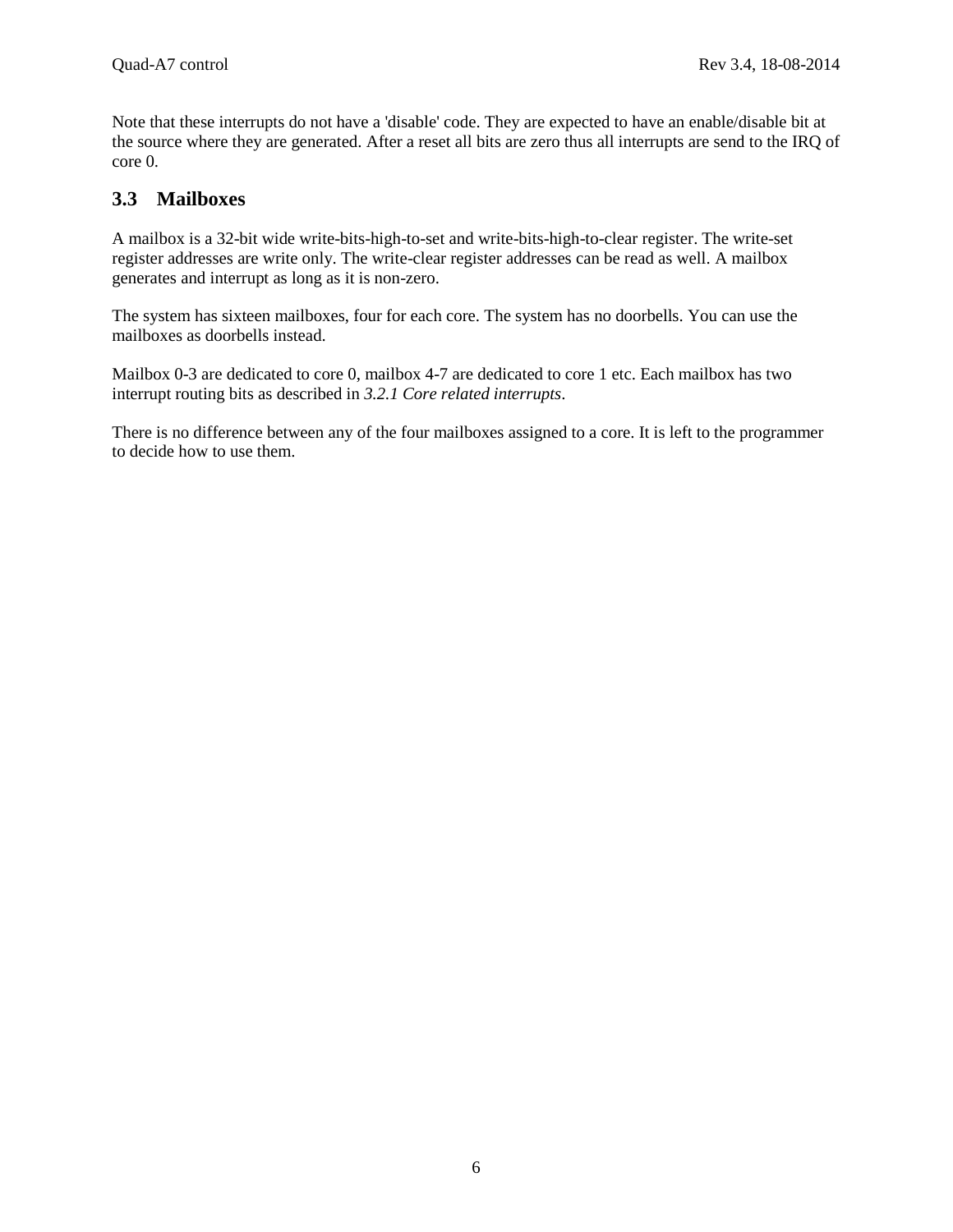# <span id="page-6-0"></span>**4 Registers**

| <b>Address</b> | <b>Register</b>                              |
|----------------|----------------------------------------------|
| 0x4000 0000    | Control register                             |
| 0x4000 0004    | $\langle$ unused $\rangle$                   |
| 0x4000 0008    | Core timer prescaler                         |
| 0x4000 000C    | GPU interrupts routing                       |
| 0x4000_0010    | Performance Monitor Interrupts routing-set   |
| 0x4000_0014    | Performance Monitor Interrupts routing-clear |
| 0x4000 0018    | $\langle$ unused $\rangle$                   |
| 0x4000 001C    | Core timer access LS 32 bits                 |
| 0x4000 0020    | Core timer access MS 32 bits                 |
| 0x4000 0024    | Local Interrupt $0$ [1-7] routing            |
| 0x4000 0028    | Local Interrupts 8-15 routing                |
| 0x4000 002C    | Axi outstanding counters                     |
| 0x4000 0030    | Axi outstanding IRQ                          |
| 0x4000 0034    | Local timer control & status                 |
| 0x4000 0038    | Local timer write flags                      |
| 0x4000 003C    | <unused></unused>                            |
| 0x4000_0040    | Core0 timers Interrupt control               |
| 0x4000 0044    | Core1 timers Interrupt control               |
| 0x4000 0048    | Core2 timers Interrupt control               |
| 0x4000 004C    | Core3 timers Interrupt control               |
| 0x4000 0050    | Core0 Mailboxes Interrupt control            |
| 0x4000 0054    | Core1 Mailboxes Interrupt control            |
| 0x4000 0058    | Core2 Mailboxes Interrupt control            |
| 0x4000 005C    | Core3 Mailboxes Interrupt control            |
| 0x4000 0060    | Core0 IRQ Source                             |
| 0x4000_0064    | Core1 IRQ Source                             |
| 0x4000_0068    | Core2 IRQ Source                             |
| 0x4000 006C    | Core3 IRQ Source                             |
| 0x4000 0070    | Core0 FIQ Source                             |
| 0x4000 0074    | Core1 FIQ Source                             |
| 0x4000 0078    | Core2 FIQ Source                             |
| 0x4000 007C    | Core3 FIQ Source                             |
| 0x4000 0080    | Core 0 Mailbox 0 write-set (WO)              |
| 0x4000_0084    | Core 0 Mailbox 1 write-set (WO)              |
| 0x4000 0088    | Core 0 Mailbox 2 write-set (WO)              |
| 0x4000_008C    | Core 0 Mailbox 3 write-set (WO)              |
| 0x4000 0090    | Core 1 Mailbox 0 write-set (WO)              |
| 0x4000_0094    | Core 1 Mailbox 1 write-set (WO)              |
| 0x4000 0098    | Core 1 Mailbox 2 write-set (WO)              |
| 0x4000 009C    | Core 1 Mailbox 3 write-set (WO)              |
| 0x4000_00A0    | Core 2 Mailbox 0 write-set (WO)              |
| 0x4000_00A4    | Core 2 Mailbox 1 write-set (WO)              |
| 0x4000_00A8    | Core 2 Mailbox 2 write-set (WO)              |
| 0x4000 00AC    | Core 2 Mailbox 3 write-set (WO)              |
| 0x4000_00B0    | Core 3 Mailbox 0 write-set (WO)              |
| 0x4000_00B4    | Core 3 Mailbox 1 write-set (WO)              |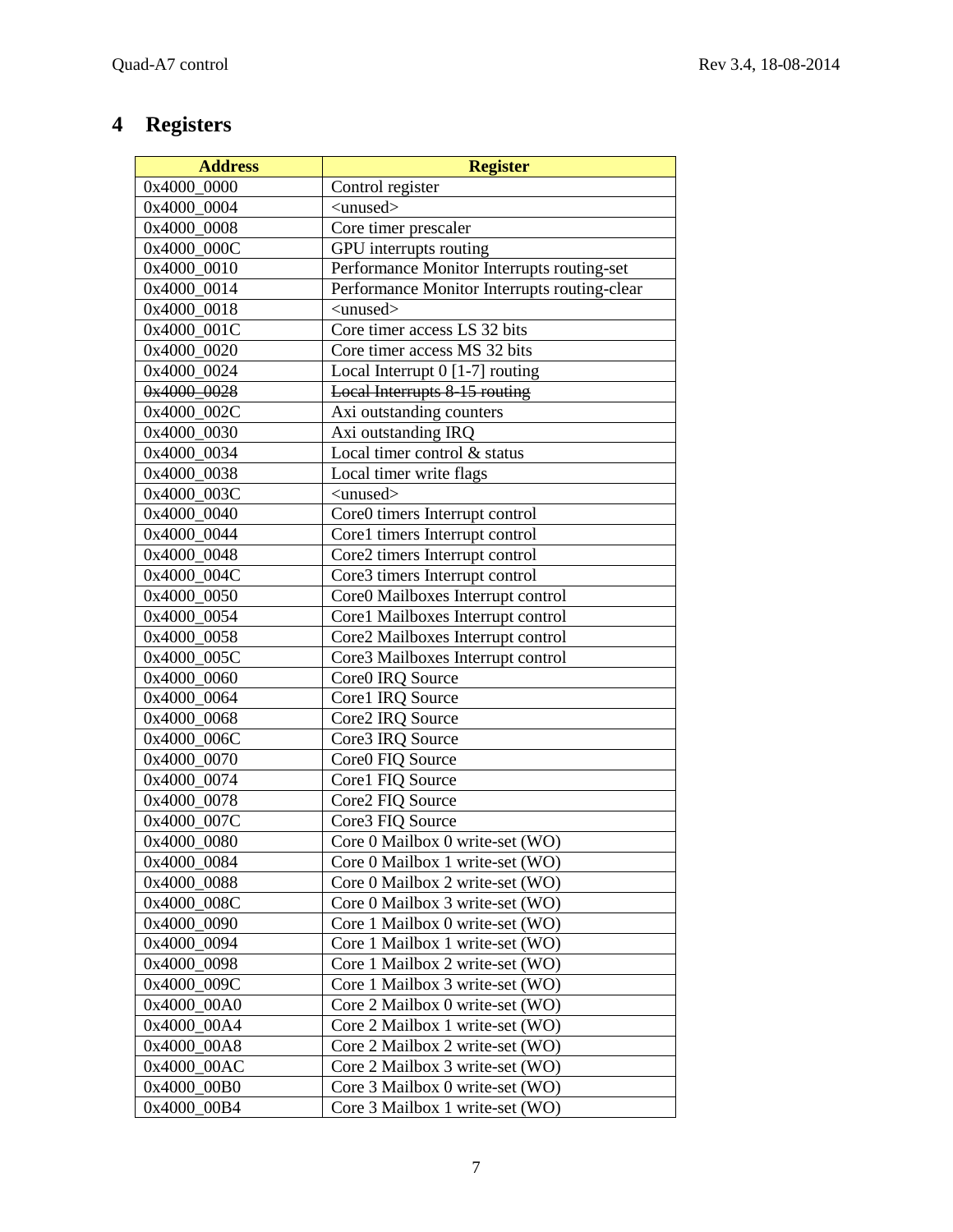| <b>Address</b> | <b>Register</b>                             |
|----------------|---------------------------------------------|
| 0x4000_00B8    | Core 3 Mailbox 2 write-set (WO)             |
| 0x4000 00BC    | Core 3 Mailbox 3 write-set (WO)             |
| 0x4000 00C0    | Core 0 Mailbox 0 read & write-high-to-clear |
| 0x4000 00C4    | Core 0 Mailbox 1 read & write-high-to-clear |
| 0x4000 00C8    | Core 0 Mailbox 2 read & write-high-to-clear |
| 0x4000 00CC    | Core 0 Mailbox 3 read & write-high-to-clear |
| 0x4000_00D0    | Core 1 Mailbox 0 read & write-high-to-clear |
| 0x4000_00D4    | Core 1 Mailbox 1 read & write-high-to-clear |
| 0x4000_00D8    | Core 1 Mailbox 2 read & write-high-to-clear |
| 0x4000 00DC    | Core 1 Mailbox 3 read & write-high-to-clear |
| 0x4000 00E0    | Core 2 Mailbox 0 read & write-high-to-clear |
| 0x4000_00E4    | Core 2 Mailbox 1 read & write-high-to-clear |
| 0x4000_00E8    | Core 2 Mailbox 2 read & write-high-to-clear |
| 0x4000_00EC    | Core 2 Mailbox 3 read & write-high-to-clear |
| 0x4000 00F0    | Core 3 Mailbox 0 read & write-high-to-clear |
| 0x4000 00F4    | Core 3 Mailbox 1 read & write-high-to-clear |
| 0x4000_00F8    | Core 3 Mailbox 2 read & write-high-to-clear |
| 0x4000 00FC    | Core 3 Mailbox 3 read & write-high-to-clear |

### <span id="page-7-0"></span>**4.1 Write-set / Write-clear registers**

To allow atomic operations a number of register are split into a write-set register and a write-clear register.

A **write-set register** allows you to set additional bits **high**. Bits which were already high are not affected. You set a bit high by writing the value '1' to it. Everywhere you write a '0' bit the original register contents remains unchanged.

| Old bit value   Write bit value   Result bit value |  |
|----------------------------------------------------|--|
|                                                    |  |
|                                                    |  |
|                                                    |  |
|                                                    |  |

Thus writing 0xFC060014 to a register containing 0x30840008 gives 0xFC86001C.

A **write-clear register** allows you to set additional bits **low**. Bits which were already low are not affected. You set a bit **low** by writing the value '1' to it. Everywhere you write a '0' bit the original register contents remains unchanged. Beware that you write a **one** to get a **zero!**

| <b>Old bit value</b>   Write bit value   Result bit value |  |
|-----------------------------------------------------------|--|
|                                                           |  |
|                                                           |  |
|                                                           |  |
|                                                           |  |

Thus writing 0xFC060014 to a register containing 0x30840008 gives 0x00800008.

This system is particular useful when dealing with asynchronous events like interrupts. Interrupt status bits can appear at any time. Thus it is possible that the CPU reads the interrupt-pending register and sees bit 4 high. The next clock cycle an interrupt comes in and sets additionally bit 2 high but the processor is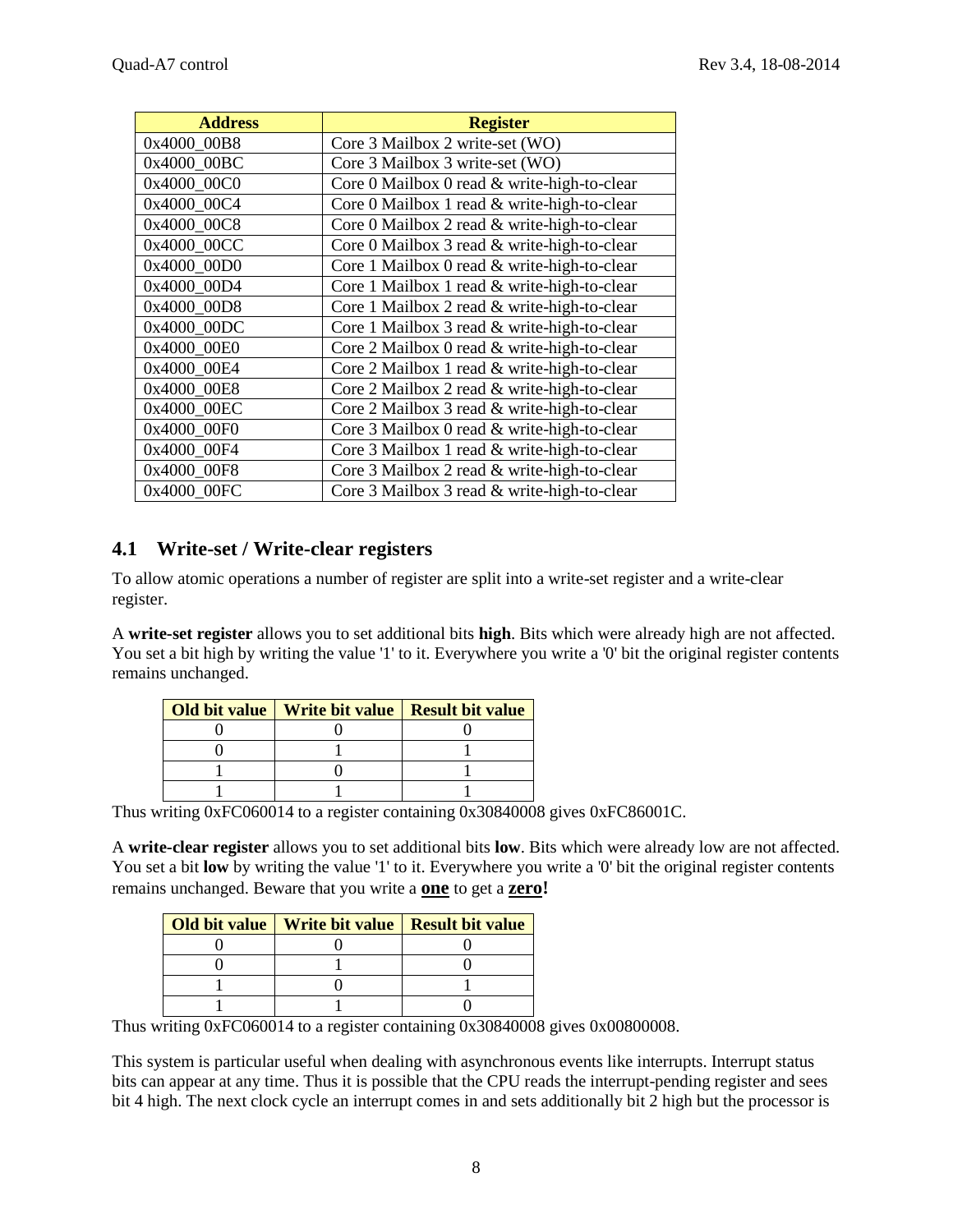no aware of this. The processor handles the interrupt bit 4. To clear the interrupt, the processor writes back the value it has read. (which has bit 4 set) and thus it guarantees that only bit 4 gets cleared and any missed, non -processed, interrupt bits remain pending.

### <span id="page-8-0"></span>**4.2 Control register**

The control register is currently only used to control the 64-bit core timer.

| <b>Address: 0x4000_0000</b><br><b>Reset: 0x0000_0000</b> |                                                    |  |
|----------------------------------------------------------|----------------------------------------------------|--|
| <b>Bits</b>                                              | <b>Description</b>                                 |  |
| $31-10$                                                  | $<$ Reserved $>$                                   |  |
| 9                                                        | 1:64-bit Core timer increments by 2                |  |
|                                                          | 0 : 64-bit Core timer increments by1               |  |
| 8                                                        | Core timer clock source                            |  |
|                                                          | 1:64-bit Core timer runs from the APB clock        |  |
|                                                          | $0:64$ -bit Core timer runs from the Crystal clock |  |
| 7-በ                                                      | $<$ Reserved $>$                                   |  |

#### **Bit 8: Core timer clock source**

This bit controls what the source clock is of the 64-bit Core timer . Actually it selects the source clock of the Core timer prescaler but that amounts to the same end-result.

- If set the 64-bit core timer pre-scaler is running of the APB clock.
- If clear the 64-bit core timer pre-scaler is running of the Crystal clock.

Note that the APB clock is running at half the speed of the ARM clock. Thus the pre-scaler is only changing every second CPU clock cycle.

#### **Bit 9: Timer increment**

This bit controls the step size of the 64-bit core timer . This may be important if you want the core timer to accurate represent the number of CPU cycles.

The core timer pre-scaler is running of the APB clock. As the APB clock is running at half the speed of the ARM clock, you cannot get a timer value equal to the ARM clock cycles, even if the pre-scaler is set to divide-by-one. This bit provides a means of getting close to the actual number of CPU cycles.

- If set the 64-bit core timer is incremented by 2.
- If clear the 64-bit core timer is incremented by 1.

This will still not get you the exact number of CPU cycles but will get you close to plus/minus one. Beware that if the core timer increment is set to 2 you will only get either all even or all odd values (Depending on if the initial value you write to it is even or odd).

#### <span id="page-8-1"></span>**4.3 Core timer register**

There is a core timer pre-scaler registers and two timer read/write registers.

|             | <b>Address: 0x4000 0004 <deprecated></deprecated></b><br><b>Reset: 0x0000 0000</b> |
|-------------|------------------------------------------------------------------------------------|
| <b>Bits</b> | <b>Description</b>                                                                 |
| $31 - 0$    | Timor processor cuptract<br><del>rimer presearch subtract</del>                    |

*This register is deprecated*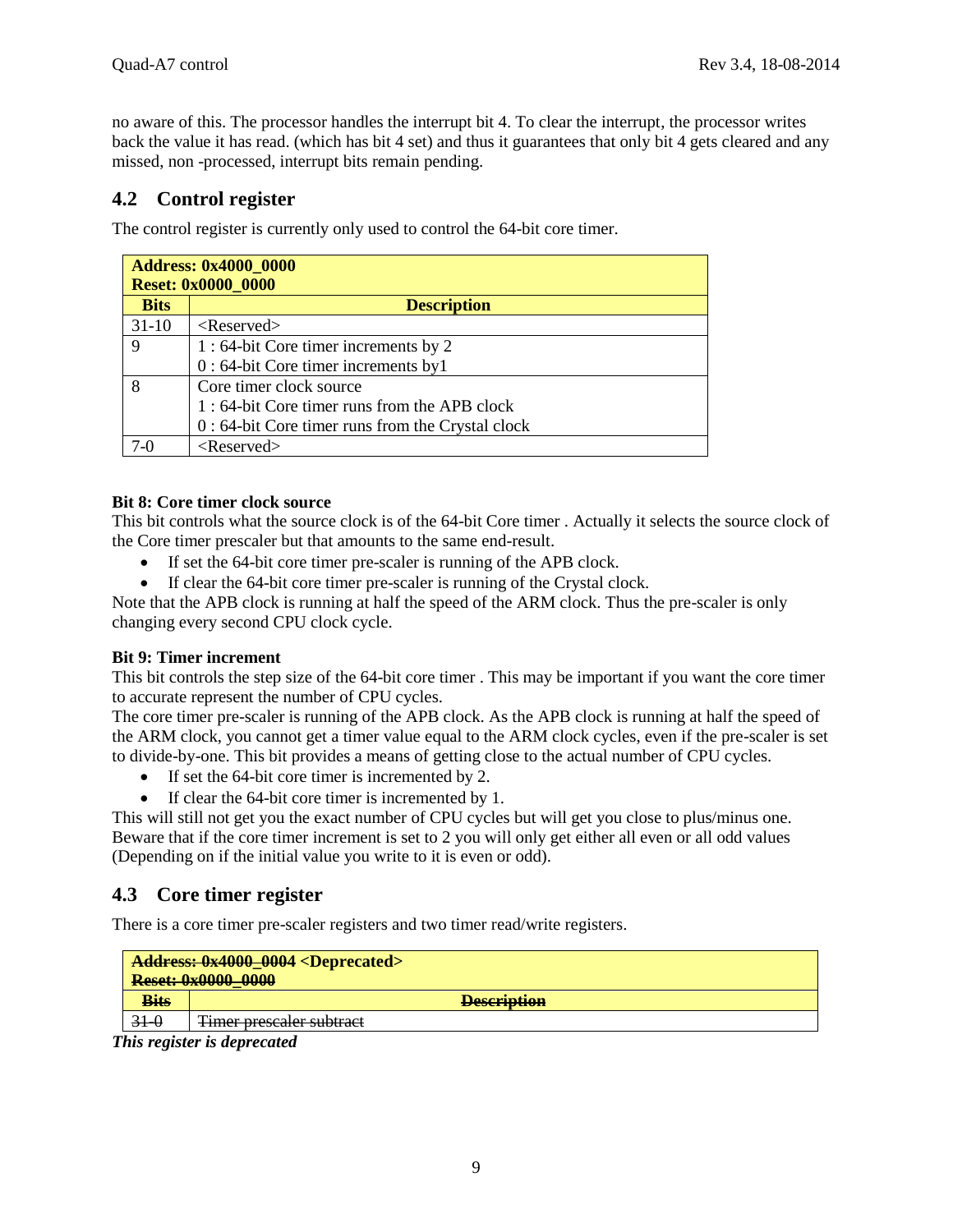|             | Address: 0x4000_008 Core timer pre-scaler.<br><b>Reset: 0x0000 0000</b> |  |  |
|-------------|-------------------------------------------------------------------------|--|--|
| <b>Bits</b> | <b>Description</b>                                                      |  |  |
| $31-0$      | Core timer prescaler                                                    |  |  |

timer\_frequency =  $(2^{31}/\text{prescale})$  \* input frequency (Pre-scaler  $\langle = 2^{31} \rangle$ 

For details see [§3.1.1](#page-2-4) [Timer clock.](#page-2-4)

| Address: 0x4000_01C: Core timer read: LS 32 bits., Write: LS-32 holding register<br><b>Reset: 0x0000_0000</b> |                                                                                           |  |
|---------------------------------------------------------------------------------------------------------------|-------------------------------------------------------------------------------------------|--|
| <b>Bits</b>                                                                                                   | <b>Description</b>                                                                        |  |
| $31-0$                                                                                                        | 64-bit core timer read/write, LS 32 bits                                                  |  |
|                                                                                                               | When reading returns the current 32 LS bit of the 64 timer and triggers storing a copy of |  |
|                                                                                                               | the MS 32 bits.                                                                           |  |
|                                                                                                               | When writing: stores a copy of the 32 bits written. That copy is transferred to the timer |  |
|                                                                                                               | when the MS 32 bits are written.                                                          |  |

| Address: 0x4000_020: Core timer read: Stored MS 32 bits register, Write: MS-32 bits |                                                                                              |  |  |
|-------------------------------------------------------------------------------------|----------------------------------------------------------------------------------------------|--|--|
|                                                                                     | <b>Reset: 0x0000_0000</b>                                                                    |  |  |
| <b>Bits</b>                                                                         | <b>Description</b>                                                                           |  |  |
| $31-0$                                                                              | 64-bit core timer read/write, MS 32 bits                                                     |  |  |
|                                                                                     | When reading returns the status of the core timer-read-hold register. That register is       |  |  |
|                                                                                     | loaded when the user does a read of the LS-32 timer bits. There is little sense in reading   |  |  |
|                                                                                     | this register without first doing a read from the LS-32 bit register.                        |  |  |
|                                                                                     | When writing the value is written to the timer, as well as the value previously written to   |  |  |
|                                                                                     | the LS-32 write-holding bit register. There is little sense in writing this register without |  |  |
|                                                                                     | first doing a write to the LS-32 bit register.                                               |  |  |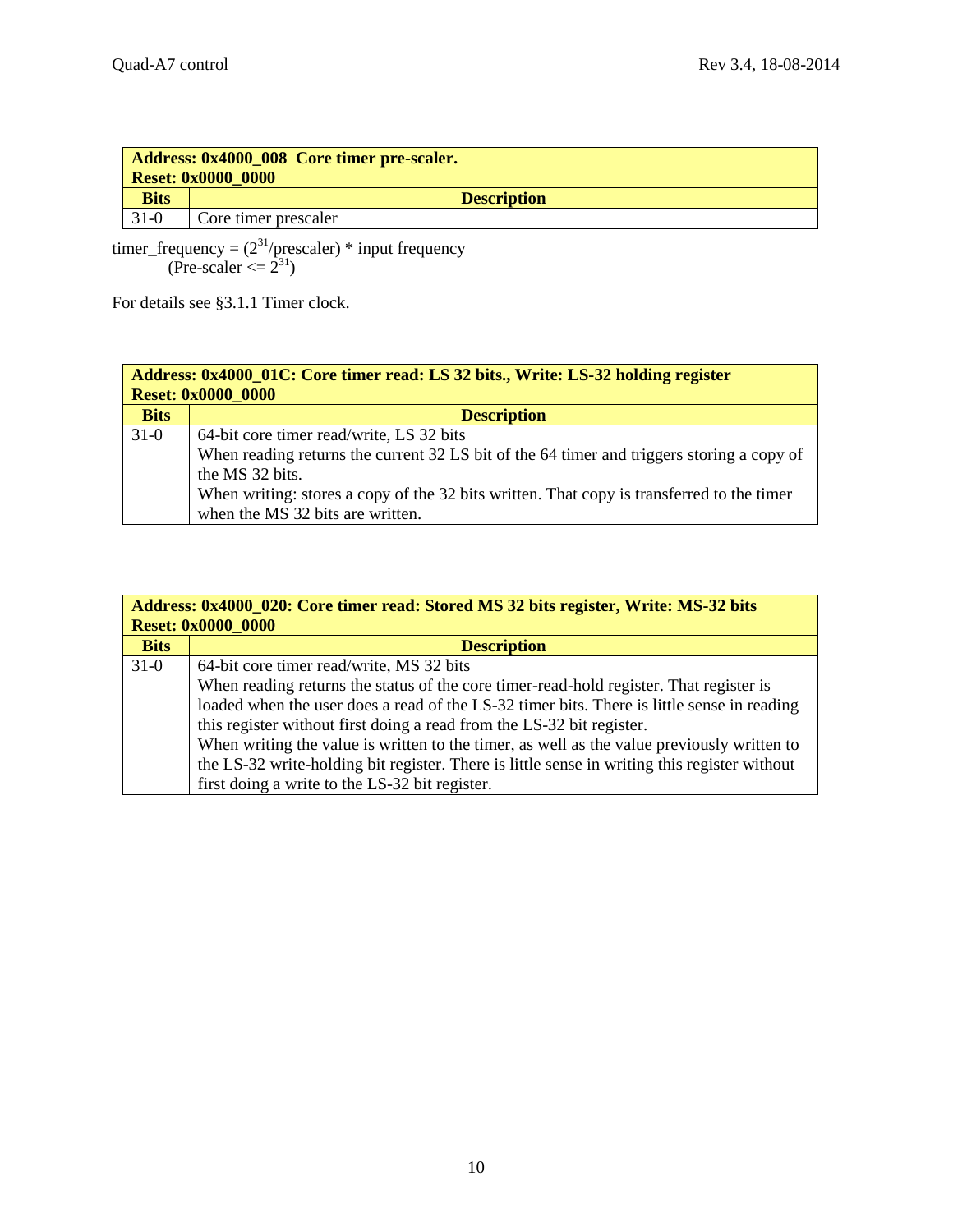## <span id="page-10-0"></span>**4.4 GPU interrupts routing**

The GPU interrupt routing register controls where the IRQ and FIQ of the GPU are routed to.

| <b>Address: 0x4000_000C GPU interrupt routing</b> |                                           |  |  |
|---------------------------------------------------|-------------------------------------------|--|--|
|                                                   | <b>Reset: 0x0000 0000</b>                 |  |  |
| <b>Bits</b>                                       | <b>Description</b>                        |  |  |
| $31-4$                                            | $<$ Reserved $>$                          |  |  |
| 3:2                                               | GPU FIQ routing:                          |  |  |
|                                                   | $00:$ GPU FIQ goes to FIQ input of core 0 |  |  |
|                                                   | 01 : GPU FIQ goes to FIQ input of core 1  |  |  |
|                                                   | 10 : GPU FIQ goes to FIQ input of core 2  |  |  |
|                                                   | 11 : GPU FIQ goes to FIQ input of core 3  |  |  |
| 1:0                                               | GPU IRQ routing:                          |  |  |
|                                                   | $00:$ GPU IRQ goes to IRQ input of core 0 |  |  |
|                                                   | 01 : GPU IRQ goes to IRQ input of core 1  |  |  |
|                                                   | 10 : GPU IRQ goes to IRQ input of core 2  |  |  |
|                                                   | 11 : GPU IRQ goes to IRQ input of core 3  |  |  |

The IRQ /FIQ can be connected to one processor core only. This also means that there is only one possible GPU-IRQ/GPU-FIQ interrupt outstanding bit.

## <span id="page-10-1"></span>**4.5 Performance monitors interrupts**

The performance monitors have two registers:

- PMU interrupt routing write-set.
- PMU interrupt routing write-clear.

The performance interrupt routing registers control where the nPMUIRQ signal are routed to. There are two registers: One is a write-set and the other is a write-clear register (See *[4.1](#page-7-0) [Write-set / Write-clear](#page-7-0) [registers](#page-7-0)*). The PMU interrupts are dedicated routed. Thus a PMU from a certain core can only generate interrupts to that core, not to any of the other cores. The register allow you to enable or disable an IRQ or FIQ interrupt. They cannot clear an pending interrupts. For that and other details of the PMUs read the Cortex-A7-coprocessor description.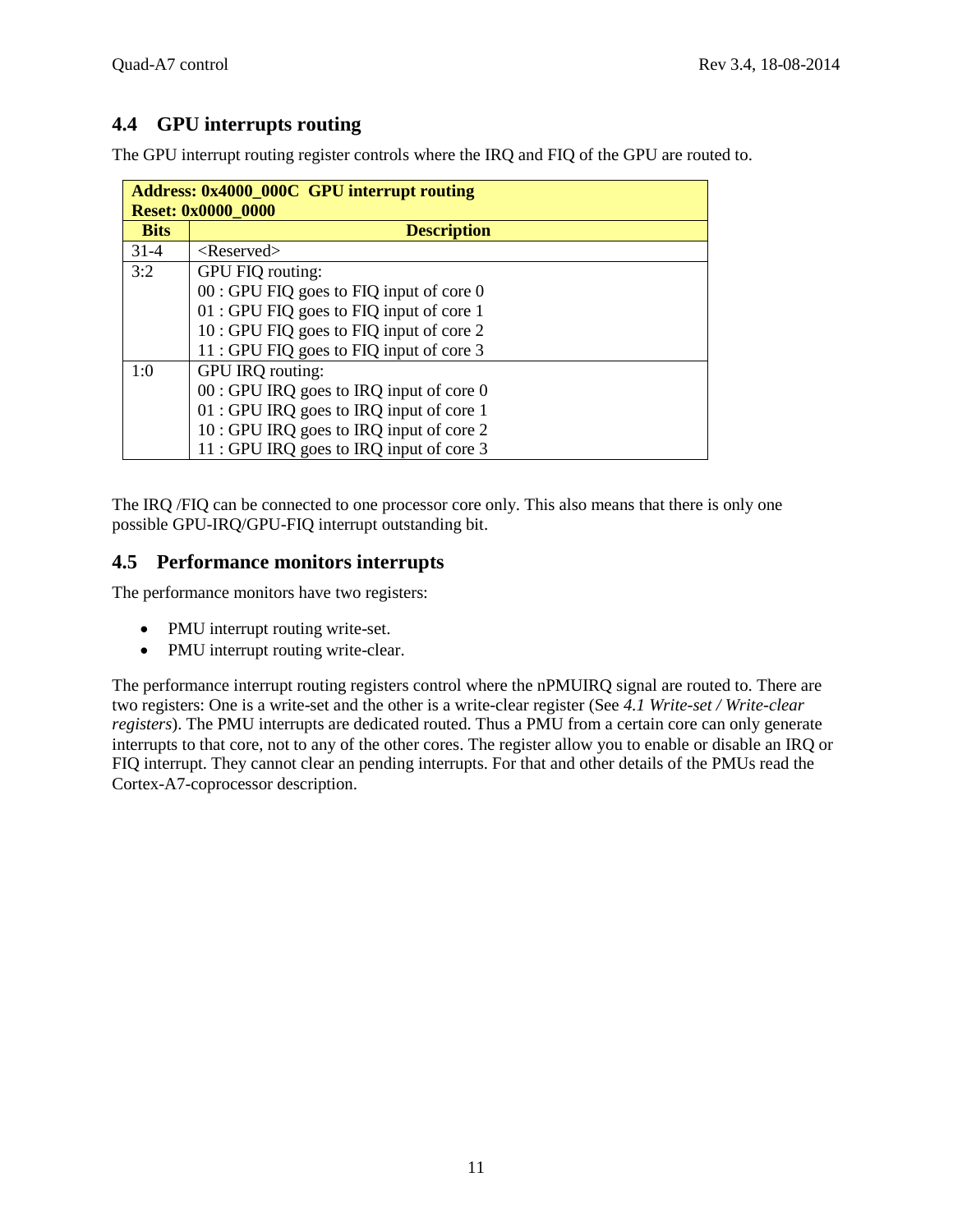| Address: 0x4000_0010 PMU interrupt routing write-set   |                                                                   |  |
|--------------------------------------------------------|-------------------------------------------------------------------|--|
| Address: 0x4000_0014 PMU interrupt routing write-clear |                                                                   |  |
| <b>Reset: 0x0000_0000</b>                              |                                                                   |  |
| <b>Bits</b>                                            | <b>Description</b>                                                |  |
| $31 - 8$                                               | <reserved></reserved>                                             |  |
| $\overline{7}$                                         | nPMUIRQ[3] FIQ control.                                           |  |
|                                                        | If set, this bit overrides the IRQ bit $(3)$ .                    |  |
|                                                        | $0$ : FIQ disabled                                                |  |
|                                                        | 1 : FIQ Enabled                                                   |  |
| 6                                                      | nPMUIRQ[2] FIQ control.                                           |  |
|                                                        | If set, this bit overrides the IRQ bit $(2)$ .                    |  |
|                                                        | $0:$ FIQ disabled                                                 |  |
|                                                        | 1 : FIQ Enabled                                                   |  |
| 5                                                      | nPMUIRQ[1] FIQ control.                                           |  |
|                                                        | If set, this bit overrides the IRQ bit $(1)$ .                    |  |
|                                                        | $0:$ FIQ disabled                                                 |  |
|                                                        | 1 : FIQ Enabled                                                   |  |
| $\overline{4}$                                         | nPMUIRQ[0] FIQ control.                                           |  |
|                                                        | If set, this bit overrides the IRQ bit $(0)$ .                    |  |
|                                                        | $0:$ FIQ disabled                                                 |  |
|                                                        | 1 : FIQ Enabled                                                   |  |
| 3                                                      | nPMUIRQ[3] IRQ control.                                           |  |
|                                                        | This bit is only valid if bit 7 is clear otherwise it is ignored. |  |
|                                                        | $0:$ IRQ disabled                                                 |  |
|                                                        | 1 : IRQ Enabled                                                   |  |
| $\overline{2}$                                         | nPMUIRQ[2] IRQ control.                                           |  |
|                                                        | This bit is only valid if bit 6 is clear otherwise it is ignored. |  |
|                                                        | $0:$ IRQ disabled                                                 |  |
|                                                        | 1 : IRQ Enabled                                                   |  |
| $\mathbf{1}$                                           | nPMUIRQ[1] IRQ control.                                           |  |
|                                                        | This bit is only valid if bit 5 is clear otherwise it is ignored. |  |
|                                                        | $0:$ IRQ disabled                                                 |  |
|                                                        | 1 : IRQ Enabled                                                   |  |
| $\boldsymbol{0}$                                       | nPMUIRQ[0] IRQ control.                                           |  |
|                                                        | This bit is only valid if bit 4 is clear otherwise it is ignored. |  |
|                                                        | $0:$ IRQ disabled                                                 |  |
|                                                        | 1 : IRQ Enabled                                                   |  |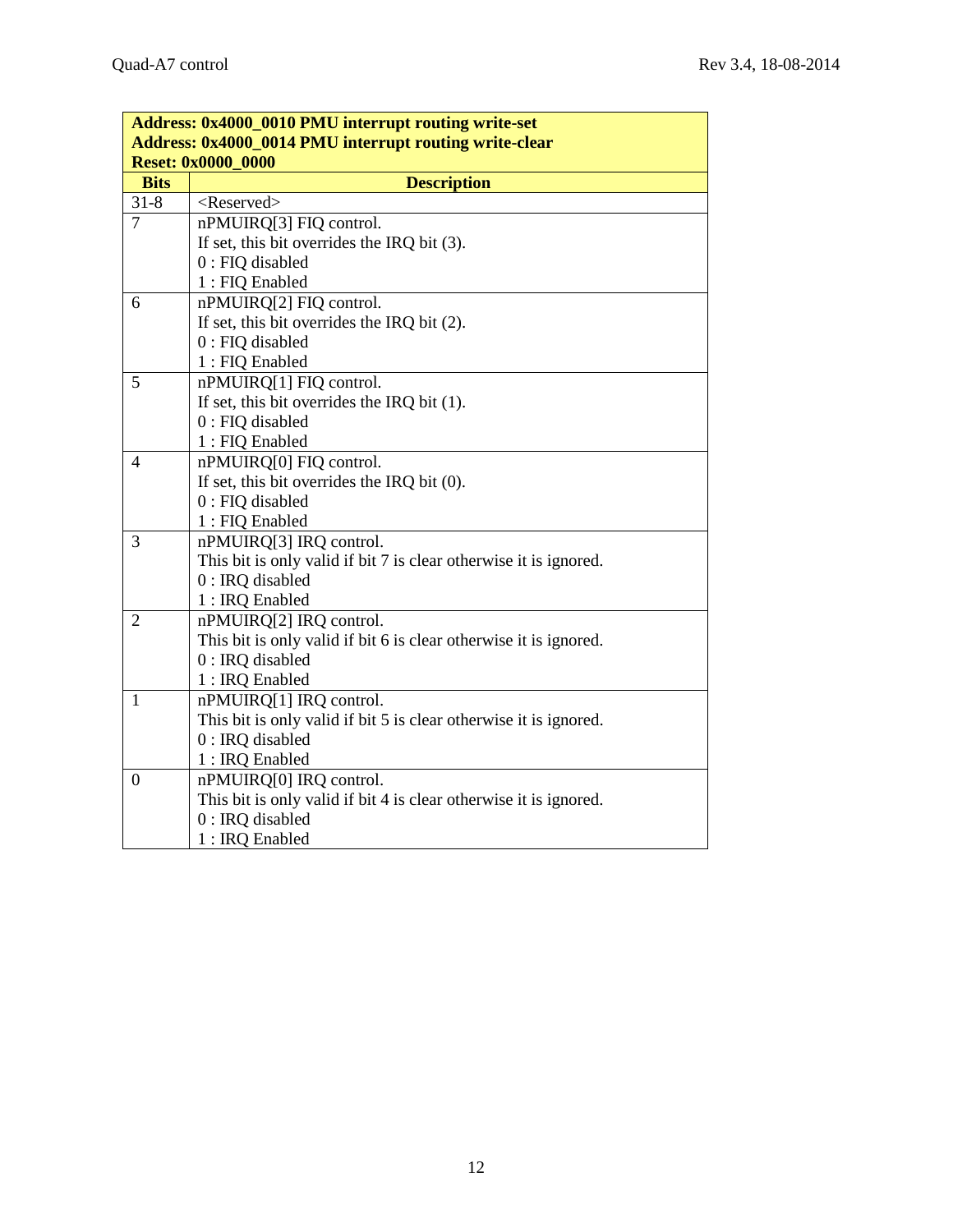## <span id="page-12-0"></span>**4.6 Core timers interrupts**

There are four core timer control and four core timer status registers. The registers allow you to enable or disable an IRQ or FIQ interrupt. They cannot clear an pending interrupts. For that and other details of the timers, read the Cortex-A7-coprocessor description.

| Address: 0x4000_0040 Core 0 Timers interrupt control |                                                                     |  |
|------------------------------------------------------|---------------------------------------------------------------------|--|
| Address: 0x4000_0044 Core 1 Timers interrupt control |                                                                     |  |
| Address: 0x4000_0048 Core 2 Timers interrupt control |                                                                     |  |
| Address: 0x4000_004C Core 3 Timers interrupt control |                                                                     |  |
| <b>Reset: 0x0000_0000</b>                            |                                                                     |  |
| <b>Bits</b>                                          | <b>Description</b>                                                  |  |
| $31 - 8$                                             | <reserved></reserved>                                               |  |
| $\overline{7}$                                       | nCNTVIRQ FIQ control. If set, this bit overrides the IRQ bit (3).   |  |
|                                                      | $0:$ FIQ disabled                                                   |  |
|                                                      | 1 : FIQ Enabled                                                     |  |
| 6                                                    | nCNTHPIRQ FIQ control. If set, this bit overrides the IRQ bit (2).  |  |
|                                                      | $0:$ FIQ disabled                                                   |  |
|                                                      | 1 : FIQ Enabled                                                     |  |
| 5                                                    | nCNTPNSIRQ FIQ control. If set, this bit overrides the IRQ bit (1). |  |
|                                                      | 0 : FIQ disabled                                                    |  |
|                                                      | 1 : FIQ Enabled                                                     |  |
| 4                                                    | nCNTPSIRQ FIQ control. If set, this bit overrides the IRQ bit (0).  |  |
|                                                      | $0:$ FIQ disabled                                                   |  |
|                                                      | 1 : FIQ Enabled                                                     |  |
| 3                                                    | nCNTVIRQ IRQ control.                                               |  |
|                                                      | This bit is only valid if bit 7 is clear otherwise it is ignored.   |  |
|                                                      | $0:$ IRQ disabled                                                   |  |
|                                                      | 1 : IRQ Enabled                                                     |  |
| $\overline{2}$                                       | nCNTHPIRQ IRQ control.                                              |  |
|                                                      | This bit is only valid if bit 6 is clear otherwise it is ignored.   |  |
|                                                      | $0:$ IRQ disabled                                                   |  |
|                                                      | 1 : IRQ Enabled                                                     |  |
| $\mathbf{1}$                                         | nCNTPNSIRQ IRQ control.                                             |  |
|                                                      | This bit is only valid if bit 5 is clear otherwise it is ignored.   |  |
|                                                      | $0:$ IRQ disabled                                                   |  |
|                                                      | 1 : IRQ Enabled                                                     |  |
| $\overline{0}$                                       | nCNTPSIRQ IRQ control.                                              |  |
|                                                      | This bit is only valid if bit 4 is clear otherwise it is ignored.   |  |
|                                                      | 0 : IRQ disabled                                                    |  |
|                                                      | 1 : IRQ Enabled                                                     |  |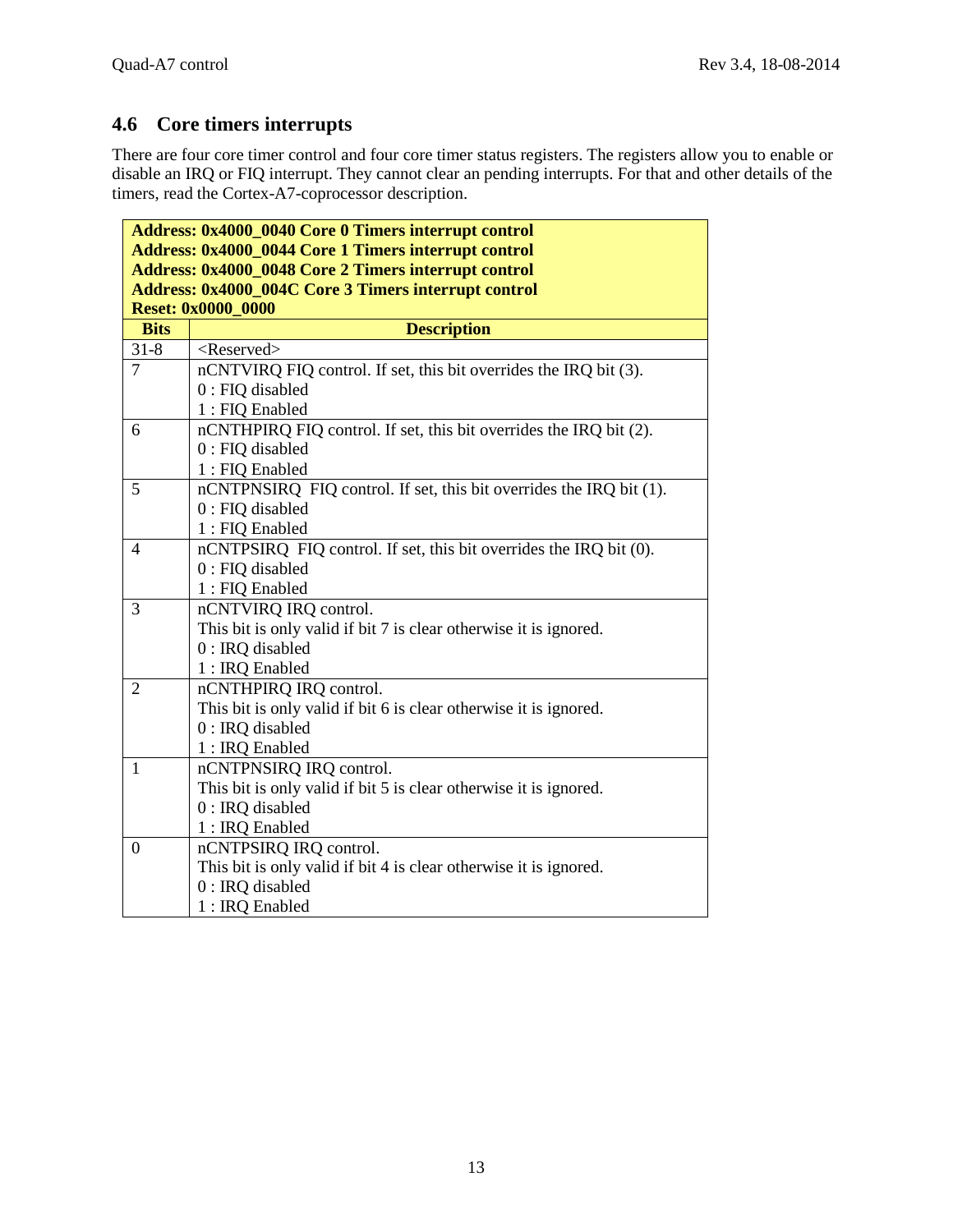# <span id="page-13-0"></span>**4.7 Core Mailboxes interrupts**

There are four Mailbox interrupt control registers.

| Address: 0x4000_0050 Core0 Mailboxes interrupt control                                                                  |                                                                   |  |                                                               |
|-------------------------------------------------------------------------------------------------------------------------|-------------------------------------------------------------------|--|---------------------------------------------------------------|
| <b>Address: 0x4000_0054 Core1 Mailboxes interrupt control</b><br>Address: 0x4000_0058 Core2 Mailboxes interrupt control |                                                                   |  |                                                               |
|                                                                                                                         |                                                                   |  | <b>Address: 0x4000_005C Core3 Mailboxes interrupt control</b> |
|                                                                                                                         | <b>Reset: 0x0000 0000</b>                                         |  |                                                               |
| <b>Bits</b>                                                                                                             | <b>Description</b>                                                |  |                                                               |
| $31 - 8$                                                                                                                | <reserved></reserved>                                             |  |                                                               |
| $\overline{7}$                                                                                                          | Mailbox-3 FIQ control.                                            |  |                                                               |
|                                                                                                                         | If set, this bit overrides the IRQ bit $(3)$ .                    |  |                                                               |
|                                                                                                                         | $0$ : FIQ disabled                                                |  |                                                               |
|                                                                                                                         | 1 : FIQ Enabled                                                   |  |                                                               |
| 6                                                                                                                       | Mailbox-2 FIQ control.                                            |  |                                                               |
|                                                                                                                         | If set, this bit overrides the IRQ bit $(2)$ .                    |  |                                                               |
|                                                                                                                         | 0 : FIQ disabled                                                  |  |                                                               |
|                                                                                                                         | 1 : FIQ Enabled                                                   |  |                                                               |
| 5                                                                                                                       | Mailbox-1 FIQ control.                                            |  |                                                               |
|                                                                                                                         | If set, this bit overrides the IRQ bit $(1)$ .                    |  |                                                               |
|                                                                                                                         | $0:$ FIQ disabled                                                 |  |                                                               |
|                                                                                                                         | 1 : FIQ Enabled                                                   |  |                                                               |
| 4                                                                                                                       | Mailbox-0 FIQ control.                                            |  |                                                               |
|                                                                                                                         | If set, this bit overrides the IRQ bit $(0)$ .                    |  |                                                               |
|                                                                                                                         | $0:$ FIQ disabled                                                 |  |                                                               |
|                                                                                                                         | 1 : FIQ Enabled                                                   |  |                                                               |
| 3                                                                                                                       | Mailbox-3 IRQ control.                                            |  |                                                               |
|                                                                                                                         | This bit is only valid if bit 7 is clear otherwise it is ignored. |  |                                                               |
|                                                                                                                         | 0 : IRQ disabled                                                  |  |                                                               |
|                                                                                                                         | 1 : IRQ Enabled                                                   |  |                                                               |
| $\overline{2}$                                                                                                          | Mailbox-2 IRQ control.                                            |  |                                                               |
|                                                                                                                         | This bit is only valid if bit 6 is clear otherwise it is ignored. |  |                                                               |
|                                                                                                                         | $0:$ IRQ disabled                                                 |  |                                                               |
|                                                                                                                         | 1 : IRQ Enabled                                                   |  |                                                               |
| $\mathbf{1}$                                                                                                            | Mailbox-1 IRQ control.                                            |  |                                                               |
|                                                                                                                         | This bit is only valid if bit 4 is clear otherwise it is ignored. |  |                                                               |
|                                                                                                                         | $0:$ IRQ disabled                                                 |  |                                                               |
|                                                                                                                         | 1 : IRQ Enabled                                                   |  |                                                               |
| $\boldsymbol{0}$                                                                                                        | Mailbox-0 IRQ control.                                            |  |                                                               |
|                                                                                                                         | This bit is only valid if bit 4 is clear otherwise it is ignored. |  |                                                               |
|                                                                                                                         | 0 : IRQ disabled                                                  |  |                                                               |
|                                                                                                                         | 1 : IRQ Enabled                                                   |  |                                                               |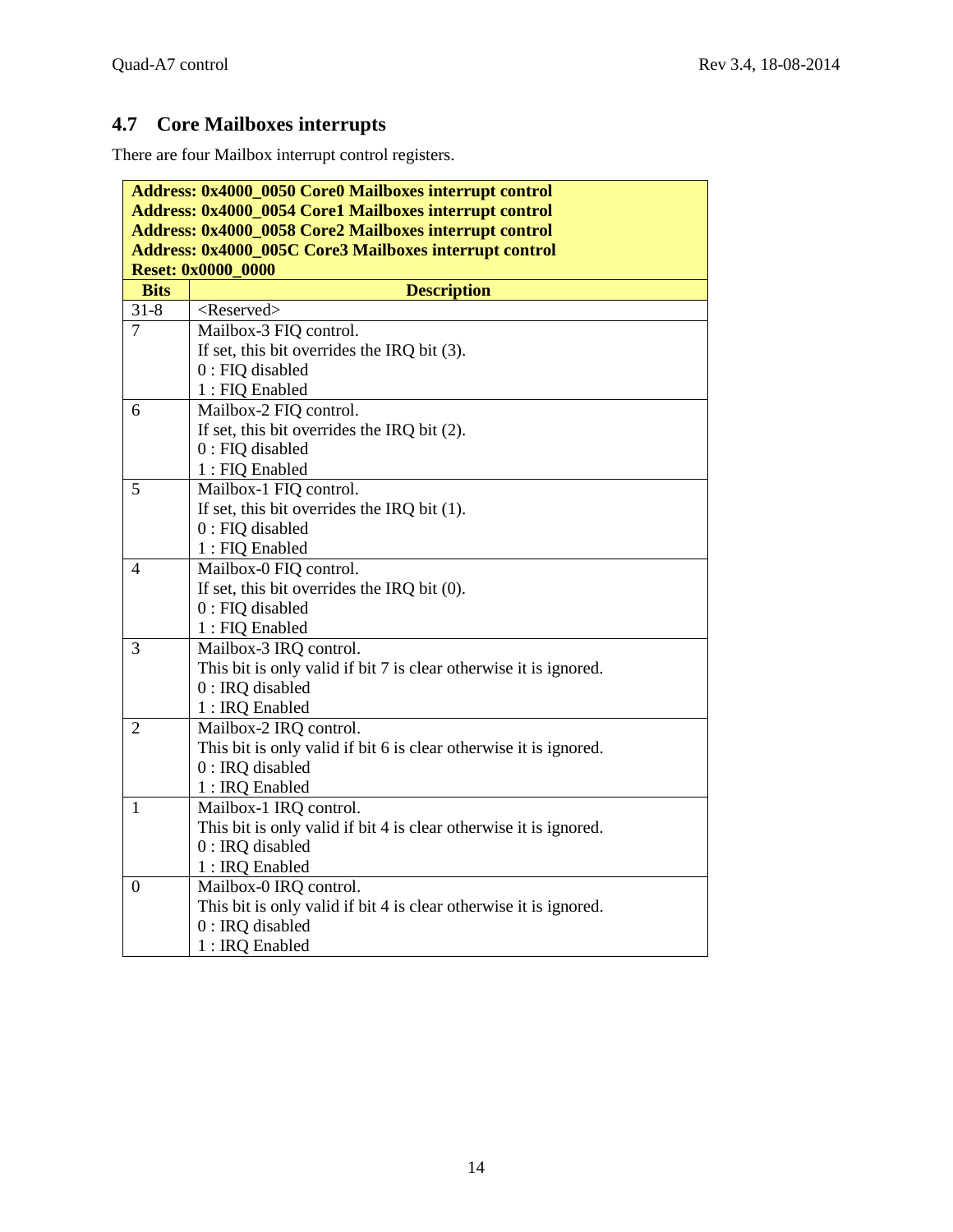## <span id="page-14-0"></span>**4.8 Core Mailboxes**

The system has sixteen mailboxes. They are accessed through 32 register.

- There are 16 write-to-set-bits registers These registers are write-only
- There are 16 write-to-clear-bits registers These register can also be read.

| <b>Address</b> | <b>Mailbox-set</b>   | <b>Address</b> | <b>Mailbox-clear</b>    |
|----------------|----------------------|----------------|-------------------------|
| 0x4000_0080    | Core 0 Mailbox 0 Set | 0x4000_00C0    | Core 0 Mailbox 0 Rd/Clr |
| 0x4000_0084    | Core 0 Mailbox 1 Set | 0x4000 00C4    | Core 0 Mailbox 1 Rd/Clr |
| 0x4000 0088    | Core 0 Mailbox 2 Set | 0x4000 00C8    | Core 0 Mailbox 2 Rd/Clr |
| 0x4000_008C    | Core 0 Mailbox 3 Set | 0x4000 00CC    | Core 0 Mailbox 3 Rd/Clr |
| 0x4000 0090    | Core 1 Mailbox 0 Set | 0x4000 00D0    | Core 1 Mailbox 0 Rd/Clr |
| 0x4000 0094    | Core 1 Mailbox 1 Set | 0x4000 00D4    | Core 1 Mailbox 1 Rd/Clr |
| 0x4000 0098    | Core 1 Mailbox 2 Set | 0x4000 00D8    | Core 1 Mailbox 2 Rd/Clr |
| 0x4000 009C    | Core 1 Mailbox 3 Set | 0x4000 00DC    | Core 1 Mailbox 3 Rd/Clr |
| 0x4000 00A0    | Core 2 Mailbox 0 Set | 0x4000 00E0    | Core 2 Mailbox 0 Rd/Clr |
| 0x4000_00A4    | Core 2 Mailbox 1 Set | 0x4000 00E4    | Core 2 Mailbox 1 Rd/Clr |
| 0x4000 00A8    | Core 2 Mailbox 2 Set | 0x4000 00E8    | Core 2 Mailbox 2 Rd/Clr |
| 0x4000 00AC    | Core 2 Mailbox 3 Set | 0x4000 00EC    | Core 2 Mailbox 3 Rd/Clr |
| 0x4000 00B0    | Core 3 Mailbox 0 Set | 0x4000 00F0    | Core 3 Mailbox 0 Rd/Clr |
| 0x4000 00B4    | Core 3 Mailbox 1 Set | 0x4000 00F4    | Core 3 Mailbox 1 Rd/Clr |
| 0x4000 00B8    | Core 3 Mailbox 2 Set | 0x4000_00F8    | Core 3 Mailbox 2 Rd/Clr |
| 0x4000_00BC    | Core 3 Mailbox 3 Set | 0x4000 00FC    | Core 3 Mailbox 3 Rd/Clr |

| <b>Address</b> | <b>Mailbox-clear</b>    |
|----------------|-------------------------|
| 0x4000 00C0    | Core 0 Mailbox 0 Rd/Clr |
| 0x4000 00C4    | Core 0 Mailbox 1 Rd/Clr |
| 0x4000 00C8    | Core 0 Mailbox 2 Rd/Clr |
| 0x4000 00CC    | Core 0 Mailbox 3 Rd/Clr |
| 0x4000 00D0    | Core 1 Mailbox 0 Rd/Clr |
| 0x4000 00D4    | Core 1 Mailbox 1 Rd/Clr |
| 0x4000 00D8    | Core 1 Mailbox 2 Rd/Clr |
| 0x4000 00DC    | Core 1 Mailbox 3 Rd/Clr |
| 0x4000 00E0    | Core 2 Mailbox 0 Rd/Clr |
| 0x4000 00E4    | Core 2 Mailbox 1 Rd/Clr |
| 0x4000 00E8    | Core 2 Mailbox 2 Rd/Clr |
| 0x4000 00EC    | Core 2 Mailbox 3 Rd/Clr |
| 0x4000 00F0    | Core 3 Mailbox 0 Rd/Clr |
| 0x4000 00F4    | Core 3 Mailbox 1 Rd/Clr |
| 0x4000 00F8    | Core 3 Mailbox 2 Rd/Clr |
| 0x4000 00FC    | Core 3 Mailbox 3 Rd/Clr |

### <span id="page-14-1"></span>**4.9 Axi outstanding**

The core has a splitter which keeps track of outstanding reads and writes. You can read these counters. Beware that the outstanding reads counter can never be zero as it will always see the read of itself.

Additionally there is a outstanding IRQ mechanism. This generates an interrupt (to core0 only!) if the outstanding counters have been zero for a certain amount of time. The idea is that it gives you reasonable confidence that the none of the ARM core should have any more outstanding AXI transactions.

| <b>Address: 0x4000_002C AXI outstanding counters</b><br><b>Reset: 0x0000 0000</b> |                            |  |
|-----------------------------------------------------------------------------------|----------------------------|--|
| <b>Bits</b>                                                                       | <b>Description</b>         |  |
| $31 - 26$                                                                         | $\Omega$                   |  |
| 15:16                                                                             | Outstanding writes counter |  |
| 15:10                                                                             | $\Omega$                   |  |
| 9:0                                                                               | Outstanding reads counter  |  |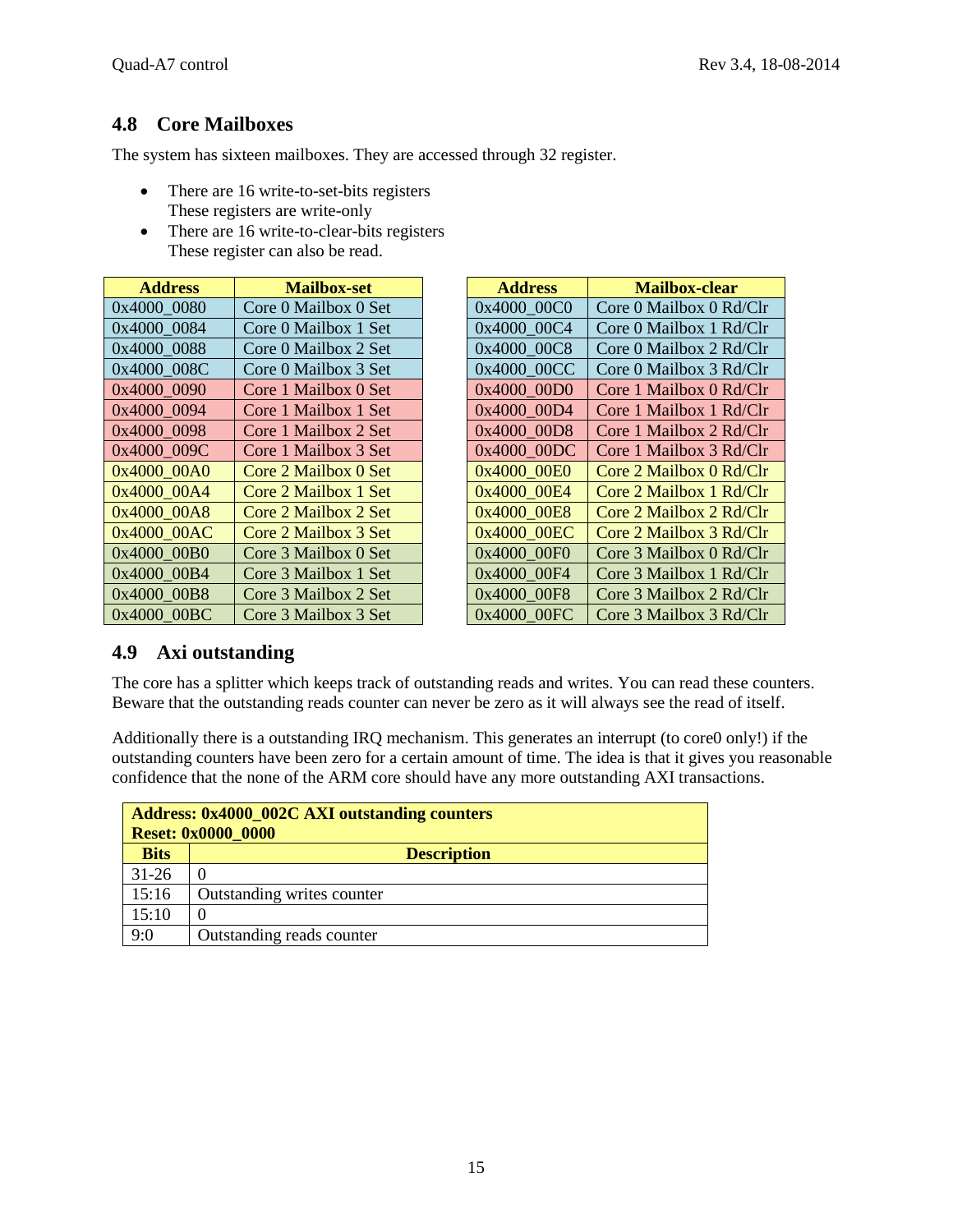| Address: 0x4000 0030 AXI outstanding interrupt<br><b>Reset: 0x0000 0000</b> |                                    |  |
|-----------------------------------------------------------------------------|------------------------------------|--|
| <b>Bits</b>                                                                 | <b>Description</b>                 |  |
| $31 - 21$                                                                   |                                    |  |
| 20                                                                          | AXI-outstanding interrupt enable   |  |
| 19:0                                                                        | AXI-outstanding time-out MS24 bits |  |

The counter is loaded with the 20 bits time-out value concatenated with 4'hF on the LS side. Thus the real-timeout value is time\_out\*16+15. (Setting it to zero gives a time out of 15). The ARM APB clock is used as time-out clock. The AXI timer is re-loaded as soon as a read or write is outstanding. Thus setting the time-out value to e.g. 0x1000 gives a interrupt if there has been seen no outstanding reads or write for  $~5551$  APB clocks.

To idea is to disable all interrupts (even the timers) except the time-out IRQ, then execute a WFI. You will get an interrupt if the AXI bus has been idle for the specified time.

If you do not want any new AXI transactions but still use the CPUs, you must make sure that all code/data is present in the L1 and L2 caches.

#### <span id="page-15-0"></span>**4.10 Core interrupt sources**

The cores can get an interrupt or fast interrupt from many places. In order to speed up interrupt processing the interrupt source registers shows what the source bits are for the IRQ/FIQ. As is usual there is a register for each processor.

There are four interrupt source registers.

| <b>Address: 0x4000 0060 Core0 interrupt source</b> |                                                                           |  |
|----------------------------------------------------|---------------------------------------------------------------------------|--|
| Address: 0x4000_0064 Core1 interrupt source        |                                                                           |  |
| <b>Address: 0x4000 0068 Core2 interrupt source</b> |                                                                           |  |
| <b>Address: 0x4000_006C Core3 interrupt source</b> |                                                                           |  |
|                                                    | <b>Reset: 0x0000_0000</b>                                                 |  |
| <b>Bits</b>                                        | <b>Description</b>                                                        |  |
| $31 - 28$                                          | $<$ Reserved $>$                                                          |  |
| 17:12                                              | Peripheral 115 interrupt (Currently not used)                             |  |
| 11                                                 | Local timer interrupt                                                     |  |
| 10                                                 | AXI-outstanding interrupt $\langle$ For core 0 only! $>$ all others are 0 |  |
| 9                                                  | PMU interrupt                                                             |  |
| 8                                                  | GPU interrupt $\langle$ Can be high in one core only $\rangle$            |  |
| $\overline{7}$                                     | Mailbox 3 interrupt                                                       |  |
| 6                                                  | Mailbox 2 interrupt                                                       |  |
| 5                                                  | Mailbox 1 interrupt                                                       |  |
| 4                                                  | Mailbox 0 interrupt                                                       |  |
| 3                                                  | <b>CNTVIRQ</b> interrupt                                                  |  |
| $\overline{2}$                                     | <b>CNTHPIRQ</b> interrupt                                                 |  |
|                                                    | CNTPNSIRQ interrupt                                                       |  |
| $\theta$                                           | CNTPSIRQ interrupt (Physical Timer -1)                                    |  |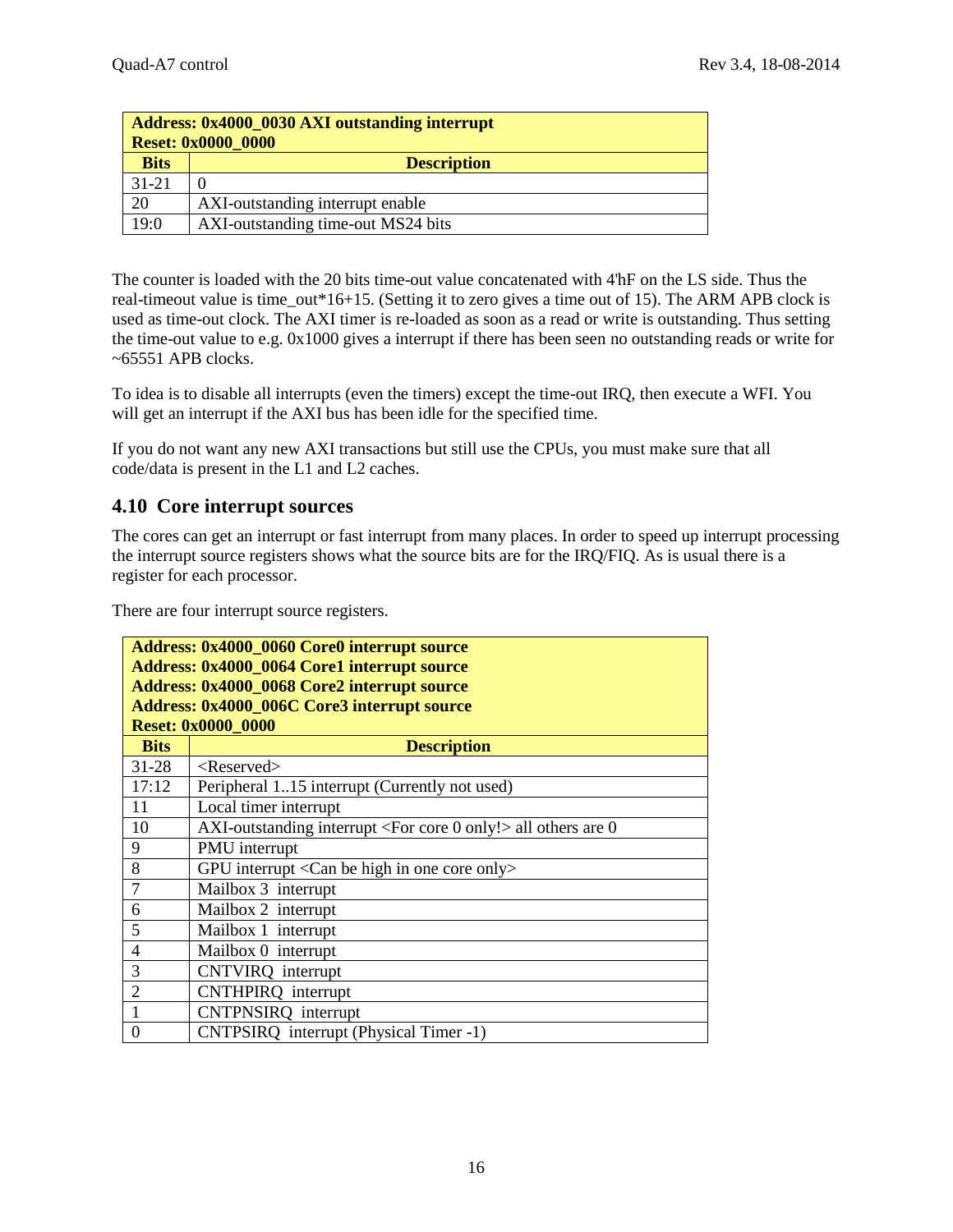There are four fast- interrupt source registers.

| <b>Address: 0x4000_0070 Core0 fast interrupt source</b><br>Address: 0x4000_0074 Core1 fast interrupt source<br><b>Address: 0x4000 0078 Core2 fast interrupt source</b><br><b>Address: 0x4000_007C Core3 fast interrupt source</b><br><b>Reset: 0x0000_0000</b> |                                                                     |  |
|----------------------------------------------------------------------------------------------------------------------------------------------------------------------------------------------------------------------------------------------------------------|---------------------------------------------------------------------|--|
| <b>Bits</b>                                                                                                                                                                                                                                                    | <b>Description</b>                                                  |  |
| $31 - 28$                                                                                                                                                                                                                                                      | $<$ Reserved $>$                                                    |  |
| 17:12                                                                                                                                                                                                                                                          | Peripheral 115 fast interrupt (Currently not used)                  |  |
| 11                                                                                                                                                                                                                                                             | Local timer fast interrupt                                          |  |
| 10                                                                                                                                                                                                                                                             | Always 0                                                            |  |
| 9                                                                                                                                                                                                                                                              | PMU fast interrupt                                                  |  |
| 8                                                                                                                                                                                                                                                              | GPU fast interrupt $\langle$ Can be high in one core only $\rangle$ |  |
| $\overline{7}$                                                                                                                                                                                                                                                 | Mailbox 3 fast interrupt                                            |  |
| 6                                                                                                                                                                                                                                                              | Mailbox 2 fast interrupt                                            |  |
| 5                                                                                                                                                                                                                                                              | Mailbox 1 fast interrupt                                            |  |
| $\overline{4}$                                                                                                                                                                                                                                                 | Mailbox 0 fast interrupt                                            |  |
| 3                                                                                                                                                                                                                                                              | CNTVIRQ fast interrupt                                              |  |
| $\overline{2}$                                                                                                                                                                                                                                                 | CNTHPIRQ fast interrupt                                             |  |
|                                                                                                                                                                                                                                                                | CNTPNSIRQ fast interrupt                                            |  |
| 0                                                                                                                                                                                                                                                              | <b>CNTPSIRQ</b> fast interrupt                                      |  |

#### <span id="page-16-0"></span>**4.11 Local timer**

The code has a single local timer which can generate interrupts. The local timer ALWAYS gets its timing pulses from the Crystal clock. You get a 'timing pulse' every clock EDGE. Thus a 19.2 MHz crystal gives 38.4 M pulses/second.

The local timer has a 28-bit programmable divider which gives a lowest frequency of  $38.4/2^2$   $28 = 0.14$ Hz.

The local timer counts down and re-loads when it gets to zero. At the same time an interrupt-flag is set. The user must clear the interrupt flag. There is no detection if the interrupt flag is still set when the next time the local timer re-loads.

| Address: 0x4000 0034 local timer control & status<br><b>Reset: 0x0000 0000</b> |                                  |  |
|--------------------------------------------------------------------------------|----------------------------------|--|
| <b>Bits</b>                                                                    | <b>Description</b>               |  |
| 31                                                                             | Interrupt flag (Read-Only)       |  |
| 30                                                                             | Unused                           |  |
| 29                                                                             | Interrupt enable $(1 =$ enabled) |  |
| 28                                                                             | Timer enable $(1 =$ enabled)     |  |
| 0:27                                                                           | Re-load value                    |  |

When disabled the local timer loads the re-load value. Bit 32 is the status of the interrupt flag. The interrupt flag is always set upon a re-load and is independent of the interrupt enable bit. An interrupt is generated as long as the interrupt flag is set and the interrupt -enable bit is set.

The interrupt flag is clear by writing bit 31 high of the local timer IRQ clear & reload register.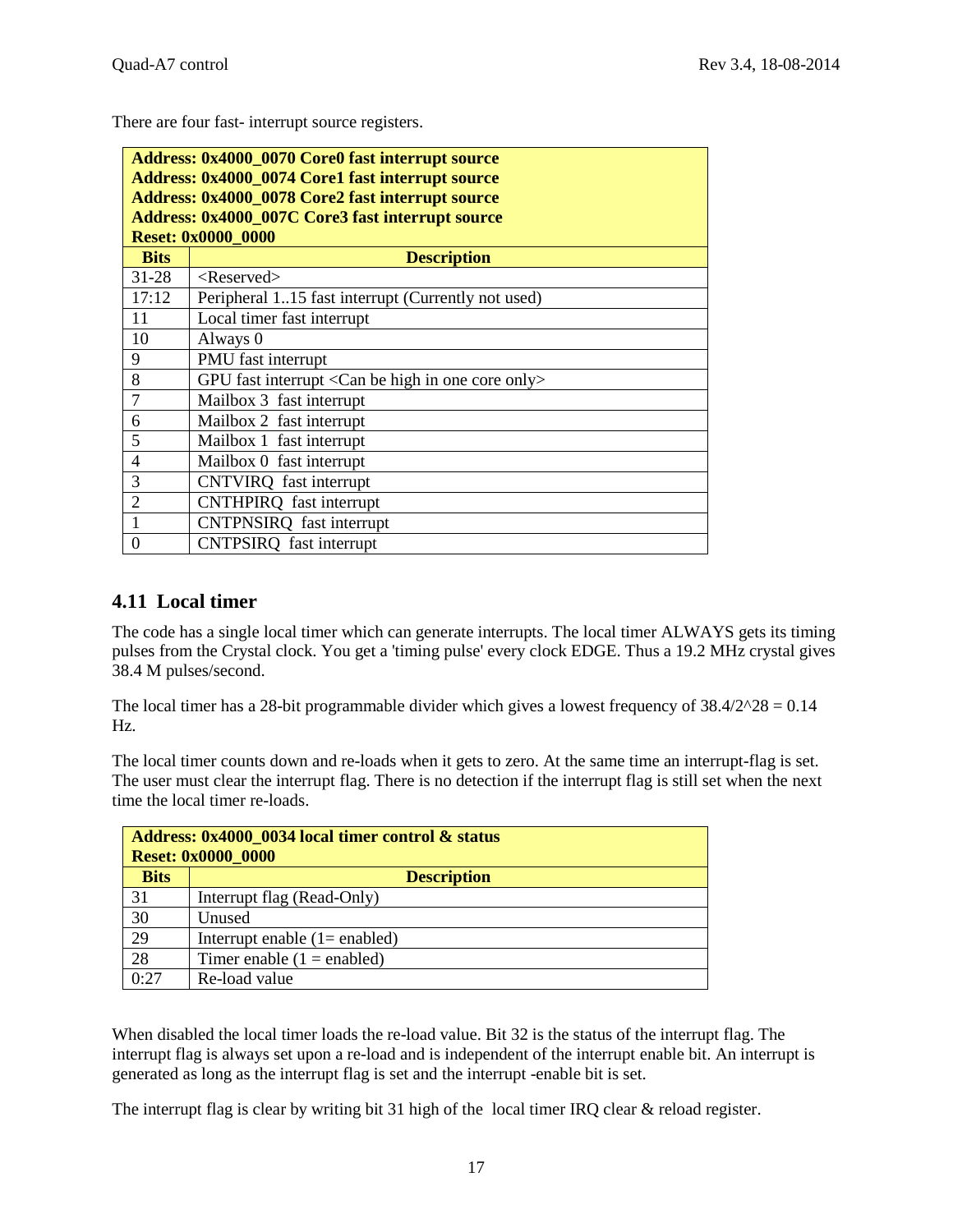| Address: 0x4000 0038 local timer IRQ clear & reload (write-only)<br><b>Reset: -</b> |                                                     |  |
|-------------------------------------------------------------------------------------|-----------------------------------------------------|--|
| <b>Bits</b>                                                                         | <b>Description</b>                                  |  |
| 31                                                                                  | Interrupt flag clear when written as 1 (write-Only) |  |
| 30                                                                                  | Local timer-reloaded when written as 1 (write only) |  |
| 0:27                                                                                | (Unused)                                            |  |

The IRQ clear & reload register has one extra bit: when writing bit 30 high, the local timer is immediately reloaded without generating an interrupt. As such it can also be used as a watchdog timer.

The local interrupt routing register is described here as the local time is the only local interrupt source present.

| <b>Address: 0x4000_0024 local interrupt routing</b> |                                               |  |
|-----------------------------------------------------|-----------------------------------------------|--|
| <b>Reset: -</b>                                     |                                               |  |
| <b>Bits</b>                                         | <b>Description</b>                            |  |
| 31:3                                                | (Unused)                                      |  |
| 0:2                                                 | 000: Local timer interrupt goes to Core 0 IRQ |  |
|                                                     | 001: Local timer interrupt goes to Core 1 IRQ |  |
|                                                     | 010: Local timer interrupt goes to Core 2 IRQ |  |
|                                                     | 011: Local timer interrupt goes to Core 3 IRQ |  |
|                                                     | 100: Local timer interrupt goes to Core 0 FIQ |  |
|                                                     | 101: Local timer interrupt goes to Core 1 FIQ |  |
|                                                     | 110: Local timer interrupt goes to Core 2 FIQ |  |
|                                                     | 111: Local timer interrupt goes to Core 3 FIO |  |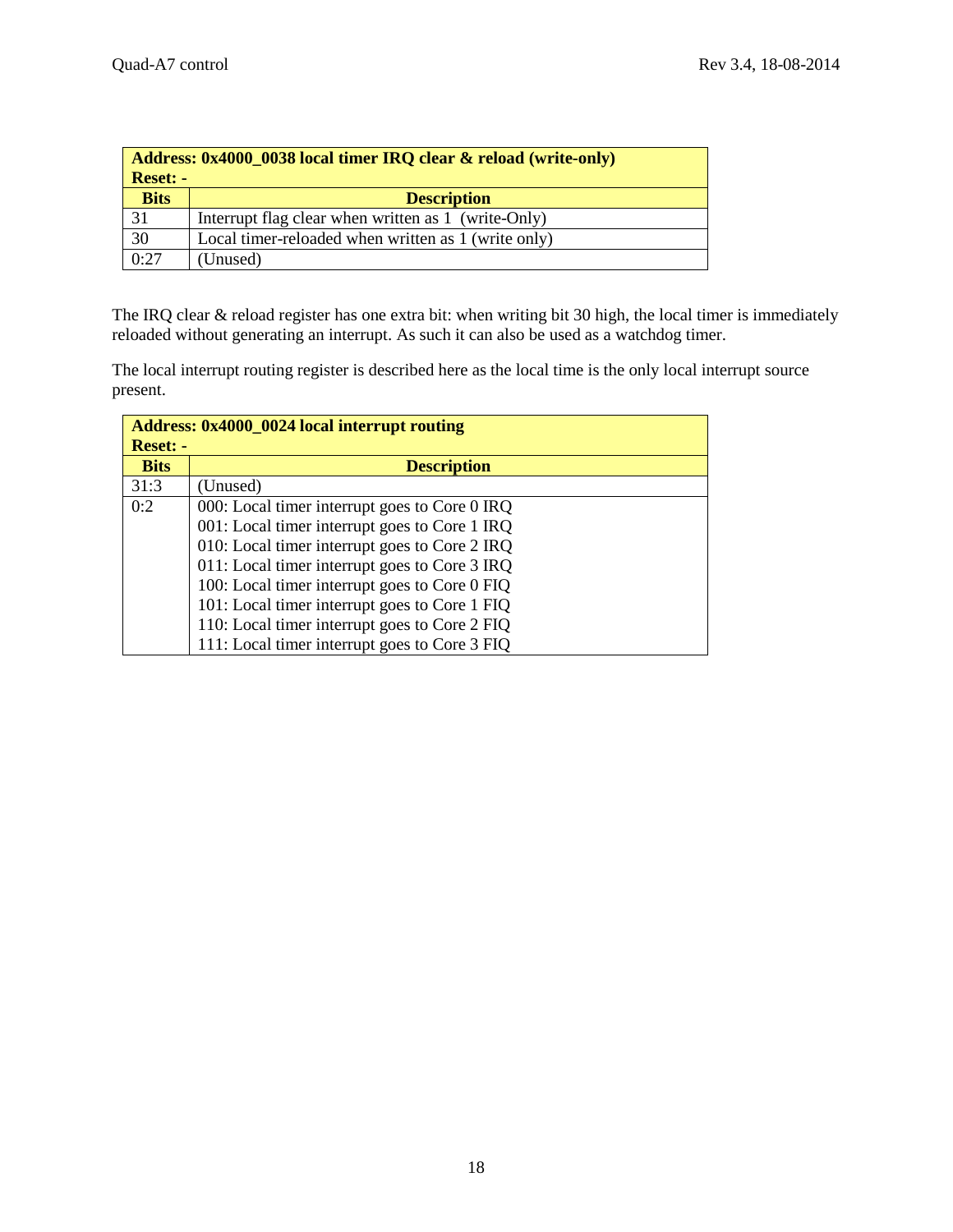## <span id="page-18-0"></span>**Appendix A: Defines**

These are not complete yet. The mailbox defines are fully tested (used)

**// Timers interrupt control registers #define CORE0\_TIMER\_IRQCNTL 0x40000040 #define CORE1\_TIMER\_IRQCNTL 0x40000044 #define CORE2\_TIMER\_IRQCNTL 0x40000048 #define CORE3\_TIMER\_IRQCNTL 0x4000004C // Where to route timer interrupt to, IRQ/FIQ // Setting both the IRQ and FIQ bit gives an FIQ #define TIMER0\_IRQ 0x01 #define TIMER1\_IRQ 0x02 #define TIMER2\_IRQ 0x04 #define TIMER3\_IRQ 0x08 #define TIMER0\_FIQ 0x10 #define TIMER1\_FIQ 0x20 #define TIMER2\_FIQ 0x40 #define TIMER3\_FIQ 0x80 // Mailbox interrupt control registers #define CORE0\_MBOX\_IRQCNTL 0x40000050 #define CORE1\_MBOX\_IRQCNTL 0x40000054 #define CORE2\_MBOX\_IRQCNTL 0x40000058 #define CORE3\_MBOX\_IRQCNTL 0x4000005C // Where to route mailbox interrupt to, IRQ/FIQ // Setting both the IRQ and FIQ bit gives an FIQ #define MBOX0\_IRQ 0x01 #define MBOX1\_IRQ 0x02 #define MBOX2\_IRQ 0x04 #define MBOX3\_IRQ 0x08 #define MBOX0\_FIQ 0x10 #define MBOX1\_FIQ 0x20 #define MBOX2\_FIQ 0x40 #define MBOX3\_FIQ 0x80 // IRQ & FIQ source registers #define CORE0\_IRQ\_SOURCE 0x40000060 #define CORE1\_IRQ\_SOURCE 0x40000064 #define CORE2\_IRQ\_SOURCE 0x40000068 #define CORE3\_IRQ\_SOURCE 0x4000006C #define CORE0\_FIQ\_SOURCE 0x40000070 #define CORE1\_FIQ\_SOURCE 0x40000074 #define CORE2\_FIQ\_SOURCE 0x40000078 #define CORE3\_FIQ\_SOURCE 0x4000007C // Interrupt source bits // IRQ and FIQ are the same // GPU bits can be set for one core only #define INT\_SRC\_TIMER0 0x00000001 #define INT\_SRC\_TIMER1 0x00000002 #define INT\_SRC\_TIMER2 0x00000004 #define INT\_SRC\_TIMER3 0x00000008 #define INT\_SRC\_MBOX0 0x00000010 #define INT\_SRC\_MBOX1 0x00000020 #define INT\_SRC\_MBOX2 0x00000040 #define INT\_SRC\_MBOX3 0x00000080 #define INT\_SRC\_GPU 0x00000100 #define INT\_SRC\_PMU 0x00000200 // Mailbox write-set registers (Write only) #define CORE0\_MBOX0\_SET 0x40000080 #define CORE0\_MBOX1\_SET 0x40000084 #define CORE0\_MBOX2\_SET 0x40000088 #define CORE0\_MBOX3\_SET 0x4000008C**